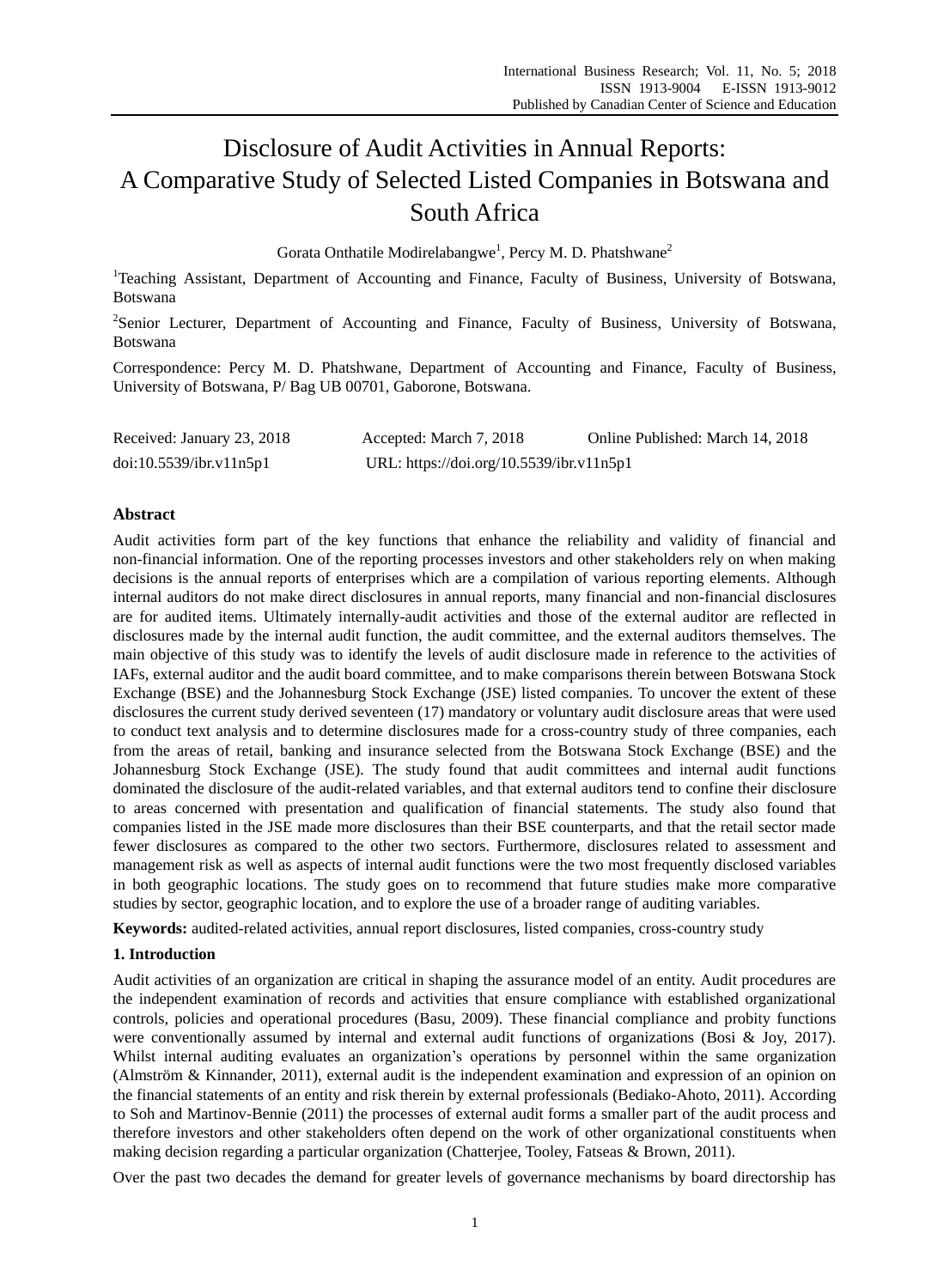further increased the scope of auditing functions in organizations (Bishop, DeZoort & Hermanson, 2017). This is clearly evidenced by the growing corporate governance literature in financial control and auditing (Carcello, Hermanson & Ye, 2011). Subsequently three monitoring mechanisms have been identified by the extant literature as driving the role of audit reporting in organizations namely, internal auditing, external auditing, and audit board committee (Al Matarneh, 2011).

Despite the growing understanding of auditing activities in developing countries, little is known about similar advances in developing countries. This is partly due to the dearth of literature on organizational accountability, transparency, and corporate governance practices in the developing world (Tsamenyi, Enninful‐Adu & Onumah, 2007). This study examines the levels of audit information disclosures in the annual reports of six selected listed companies in Botswana and South Africa as appreciated through reports made by various units of organizations on auditing activities, whether voluntary or mandatory.

#### **2. Literature Review**

#### *2.1 Organizational Accounting Structures, External Auditing and Audit Committees*

For many decades audit functions served an important role in assessing a company"s activities against relevant standards and providing an opinion or information with regards to an organization. Internal audit activities are mainly concerned with ensuring that companies comply with internally set standards, that its operations are carried out efficiently, and that financial statements have been prepared correctly and accurately to ensure the reliability of such statements (Cooper, Chow & Yun Wei, 2002). Internal audit functions (IAFs) are also expected to direct internal assurance planning and program execution, to deliver risk identification, and to develop monitoring and mitigation strategies (Staciokas & Rupsys, 2005). Finally, they must report to the board on decisions taken, including approval of financial statements (Pratoomsuwan, 2012). In addition to IAFs, organizational accounting functions serve a larger role in the provision of financial and associated information, albeit with the support of the other internal organization constituents such as financial controllers. Ultimately internal auditors provide an important internal governance mechanism that is critical in shaping financial reports that are eventually published in annual reports. Although internal auditors do not make direct disclosures in annual reports of companies, the result of their audited activities form the basis of disclosures made by various persons associated with the organization (Saha & Arifuzzaman, 2011). Therefore, as Arkermann, Marx and Fourie (2016) posit, IAF disclosures and evidence of their work therein can be traced to annual reports though references made on their work by other organizational constituents.

On the other hand external audit is the independent and objective verification of financial statements of an organization"s, financial statement, combined with the expression of the auditor"s opinion regarding the statements (Staciokas & Rupsys, 2005) .The intervention of the external auditor in the reporting process provides assurance on the authenticity of the financial statements. This process not only considers possible errors and fraudulent activities, but also pronounces on whether financial statements are presented fairly, and whether all information provided reflects actual transactions that occurred during the financial period (Chandler, Edwards, & Anderson, 2012)

An audit committee is a delegate committee of the board of directors tasked with guaranteeing the reliability of accounting information provided by firms (Méndez & García, 2007). Vafeas (2005) suggests that audit committees are responsible for monitoring information contained in financial reports. In addition, Méndez and Garc  $\acute{\text{a}}$  (2007) note that audit committees are essential to improving market transparency and restoring the investment community's confidence. Audit committees form part of the executive board of a firm and according to Vafeas (2005) they must be made up of financially literate people and atleast one must be a financial expert. Karamanou and Vafeas (2005) maintain that audit committees must be independent, thereby being free from management influence. The primary tasks of audit committees include the evaulation of companies" internal audit systems, safegaurding the independence of internal auditors and to evaluate and control the processes of corporate governance, information transparency and conflicts between managers and shareholders (Méndez & Garc  $\hat{\mathbf{a}}$ , 2007). However the sole presence of an audit committee does not guarantee sturdy financial reporting system since factors such as the company"s ownership structure, leverage and industry sensitivity come into play (Habbash, 2015).

#### *2.2 Audit Expectation Gap*

The audit expectation gap is primarily concerned with the existence of differences in perceptions between the audit profession and the public regarding the nature, purpose and functions of those who engage in audit activities (Soh & Martinov-Bennie, 2011; Bedard, Sutton, Arnold & Phillips, 2012). A study by McEnroe and Martens (2001) found that investors have higher expectations for the various components of assurances of the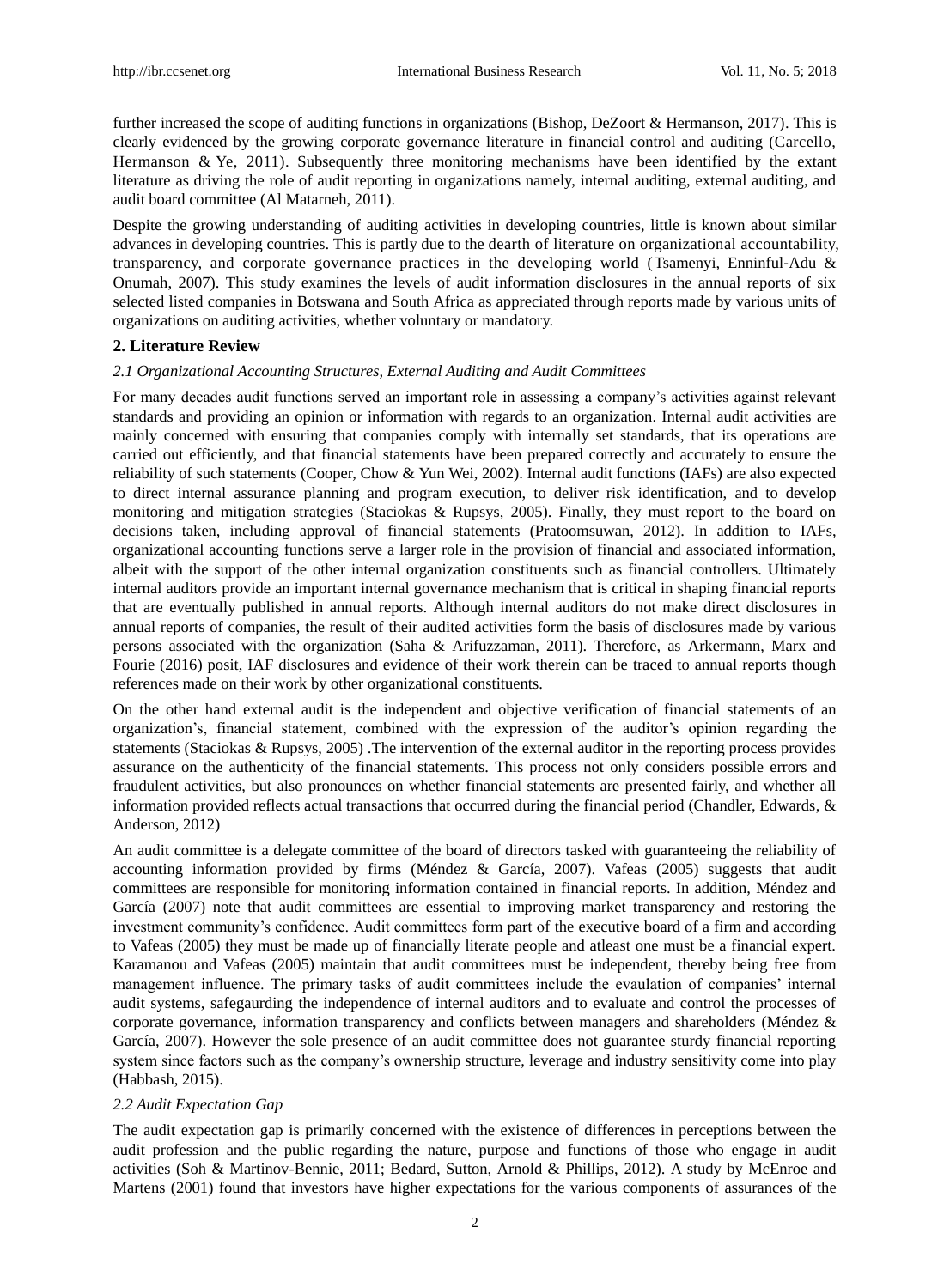audit-process than do auditors. Similarly, Dibia (2015) ascertained that users of financial statements hold different perceptions regarding the practice of audit, and that their perceptions of the work and assurance provided by the auditors are quite diverse. A study by Bedard, Sutton, Arnold and Phillips (2012) concurs, further disclosing that many investors believe that information provided in annual reports, not just the financial statements, is audited. In order for companies to help bridge the expectation gap, Epstein and Geiger (1994) suggest that the audit profession needs to embark on processes that will fundamentally change attitudes, and that will ultimately meet society's expectations in terms of reporting and provision of information. Furthermore, they suggest that an expansion of services which incorporates more work on fraud detection, internal control audits and disclosure levels are vital in bridging the gap.

Although the Bedard, Sutton, Arnold and Phillips (2012) study focuses on the investor"s perception of whether various contents of annual reports were audited, a crucial element that is introduced as an extension of the expectation gap is the "information gap" which can be found within annual reports. This phenomenon examines whether investors know about auditors' involvement with information contained in annual reports and whether, according to Hooks, Coy and Davey (2002), there is inadequate disclosure which results in an information gap between stakeholders and the disclosures provided by companies. The findings of various studies suggest that there is a difference in disclosure needs between two or more user groups on perceived information needs (see for example Wallace (1988); Mirshekary & Saudagaran (2005); Hassan, Giorgioni, Romilly & Power (2012); An, Davey, Eggleton & Wang (2015). The findings of these studies identified low levels of disclosure in the developing countries where the studies were conducted, as well as a significant difference between actual disclosure practices of companies and market expectation of such practices.

While the debate around the expectation gap and its associated information gap continues, it has become a norm for companies to voluntary disclose information regarding their operations in annual reports as a means of bridging these gaps (Braam & Borghans, 2014). In doing so more detailed information regarding a company"s internal operations such as disclosures on its IAF and audit management issues are communicated within their annual reports. Audit disclosures are a means used to make the auditing process more transparent to users of financial reports (Doxey, 2013). As Phosrichan, Boonlua and Janjarasjit (2016) observe, audit disclosures promotes transparency and adds value to information disseminated to users of annual reports.

According to Depoers (2000), audit disclosure has significantly increased over the years, in particular the provision of information in areas required by regulation. In order to satisfy market information needs and provide information required for corporate transparency and accountability there is a consensus that business reporting models needs to expand beyond the traditional financial reporting model and be more forward-looking based on prospective information (AICPA, 1991<sup>1</sup>; Beattie, McInnes & Fearnley, 2004). However an increasing body of literature cautions against this practice due to risk factors associated with disclosure. Some posit that the role of accounting regulation in organization oversteps its mandate when extensive non-mandatory disclosures are made (Depoers, 2000; Archambeault, DeZoort & Holt, 2008).

Yet a fundamental issue that is not addressed by the literature and by researchers is the nature and level of audit disclosures made by various audit functions in the organization. Turlea and Stefanescu (2009) suggest that the auditing profession and reporting therein has changed considerably in the public sector as a result of the increasing complexity of organizational activities, changes in national and international accounting regulations, as well as the growing importance of risk management issues. In the private sector such concerns are raised to include corporate governance, disclosure in the proxy statement of whether the audit committee had fulfilled its responsibilities (Rezaee, Olibe & Minmier, 2003). To better understand and begin to close this "accountability vacuum" Humphrey, Loft and Woods, (2009) suggest that audit information requires continued and contextual understanding, a mandate pursued by the current study.

#### *2.3 Audit Disclosure Practices in Botswana*

-

Botswana"s financial reporting environment is dominated by the requirements of the Botswana Stock Exchange (BSE), a Financial Reporting Regulatory Authority, the Companies Act, the Botswana Institute of Chartered Accountants (BICA), the new Accountants Act, and the International Financial Reporting Standards (Kiyanga, Wingard & Cronje, 2016). The Botswana Stock Exchange has developed its own Code of Best Practice on Corporate Governance which contain various audit reporting and responsibility clauses. Besides auditing ventures, the code provides guidelines to listed companies on corporate governance and accounting practices. Further to this, the Botswana Institute of Chartered Accountants Institute (BICA) has directed its members to

<sup>&</sup>lt;sup>1</sup>This AICPA document is commonly referred to as the Jerkins Report.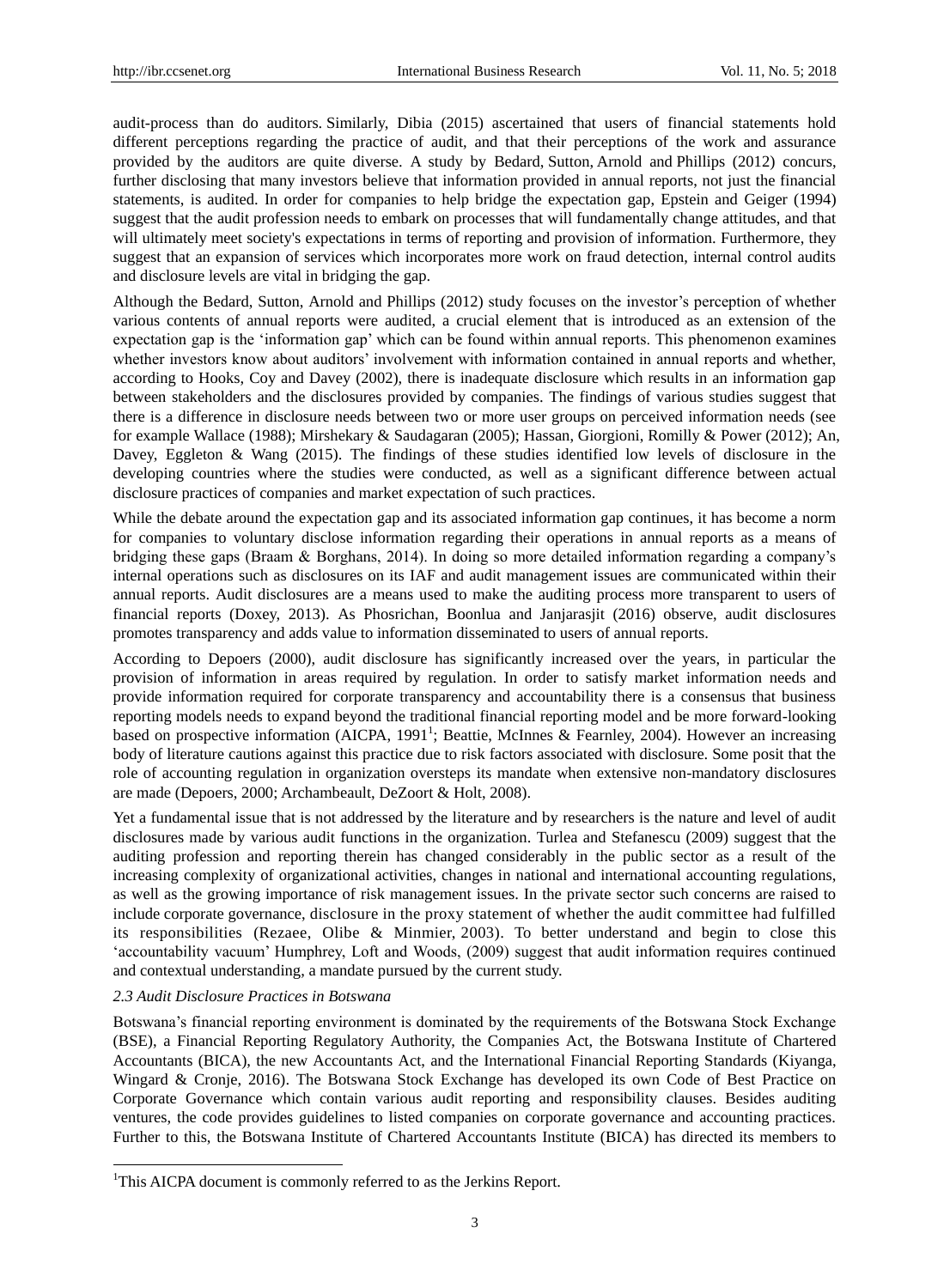comply with International Financial Reporting Standards (IFRS), International Standards on Auditing and International Federation of Accountants (IFAC) and related codes of ethical practice. In 2010 The Financial Reporting Act was published. One of its primary mandates was the establishment of the Botswana Accountancy Oversight Authority (BAOA). The authority provides oversight to both accounting and auditing services, and guides the provision of financial and non-financial information by entities.

Despite the various and continued efforts by Botswana regulatory bodies to align its financial reporting practices with internationally accepted standards and codes of practice, studies maintain that there is room for improvement to the current supervisory provisions (Josiah, Themba & Matenge, 2016; Kiyanga, Wingard & Cronje, 2016; Phatshwane & Mbekomize, 2017). Research into voluntary disclosures patterns of locally-based companies have also begun to emerge. A study by Rankokwane (2008) determined that there was improvement in the promotion and reporting of environmental accouting and audit activities. Similarly, Mbekomize and Wally-Dima (2013) recognized that social and environmental reporting exists in Botswana listed companies and public organizations. Kitindi, Magembe and Sethibe (2007) contend that the presentation of additional information in annual reports, especially non-financial information, has grown profoundly in recent years. Baliyan, Othata and Swami (2012) found that financial reporting by Botswana listed companies has become more complex, and that disclosure requirements appear to be empowering stakeholders in decision making processes.

The Kiyanga, Wingard and Cronje (2016) study found that the increase in the level of corporate disclosure varied from sector to sector, and that the information items differed across organizations. The study also established that integrated reporting was not practised by all companies included in the Botswana Stock Exchange (BSE) sample, and that companies listed on the South African Johannesburg Stock Exchange (JSE) had a higher level of corporate disclosure, and that internal audit and audit committee disclosure is more prevalent in South African listed companies. However the nature and areas of disclosures were not revealed by the study.

#### *2.4 Audit Disclosure Practices in South Africa*

The South African reporting environment is similar to that of Botswana in that both use the IFRS and the Kings III (or IV) Code of Corporate Governance. According to the World Economic Forum South Africa has a world class securities exchange system, and has been ranked 3<sup>rd</sup> globally for regulations relating to securities exchanges compared to Botswana's 59<sup>th</sup> ranking (World Economic Forum, Competitiveness Report of 2016 -2017). Similarly, several studies assert that with the exception of the Johannesburg Stock Exchange (JSE), most African stock exchanges exhibit immature markets and poor market inefficiency (Mensah, 2003; Odera, 2012; Mobarek & Mollah, 2016), presenting the JSE as a more advanced player in the global financial markets' sphere.

As is the case with Botswana, an expectation gap has been reported by studies conducted in the South African business environment. A study by Firer and Meth (1986) examined the information requirements of South African investment analysts and compared them with their UK counterparts. The study reported low levels of voluntary disclosure among South African firms in comparison with the UK group of companies included in the study. A subsequent study by McInnes (1994) disclosed that there are three areas that are the likely causes of insufficient disclosure. The areas identified are lack of independence of auditors, uncertainty regarding the role of auditors and the dissatisfaction with the compulsory audit of small owned businesses. More recently Kiyanga, Wingard and Cronje (2016) reported that voluntary audit disclosure in annual reports has increased considerably in South Africa since more users of financial information render the information more credible as a result of increased disclosure. This is further supported by Kiyanga (2014) who notes the increasing levels of disclosure by South African listed companies allows investors to make more informed decisions.

Following from these discussions, the primary objective of this study is to identify the levels of audit disclosure made in reference to the activities of IAFs, external auditor and the audit board committee. The study also seeks to make comparisons between companies listed on the BSE and those on the JSE, predominantly by the sector the company operates in. This will be accomplished by identifying audit disclosure in the annual reports of the selected companies, and classifying the disclosure according to the source of the disclosure (IAF, external auditor, or audit committee).

#### **3. Methodological Procedures**

#### *3.1 Justification of the Selection of BSE and JSE Listed Companies*

This study uses a qualitative research methodology under an interpretive paradigm as the research paradigm. The use of an interpretive involves the interpretation and reconciliation of different data using the researchers own subjective interpretation (Bhattacherjee, 2012). Interpretive paradigm is appropriate for the current study as it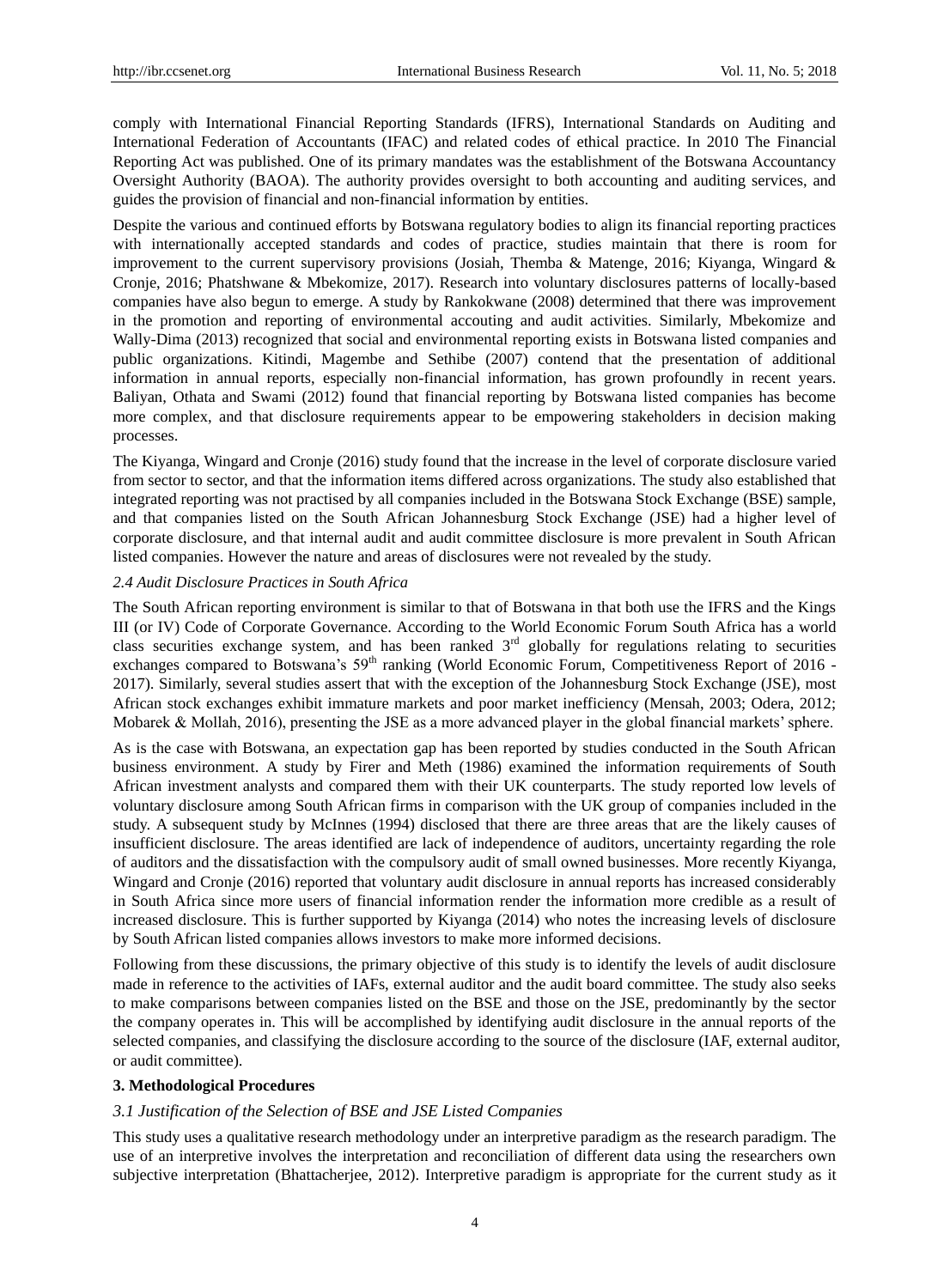has the potential of generating new understanding on a concept not previously studied in the geographic and social domains covered by the study (Van Esch & Van Esch, 2013). The study uses text analysis, a variant of content analysis, to systematically identify disclosure elements or characteristics from the data as outlined in table 2 below. Content analysis was selected for the study as it allows for large volumes of data contained in annual reports to be analysed. It is from these disclosures that inference is made by the study, albeit objectively and systematically, from the annual reports of companies selected for the study (Tregidga, Milne & Lehman, 2012).

The selection of Botswana (BSE) and South Africa (JSE) as study subjects were motivated by both a desire to carry out a cross-country study, and the proximity and convenience of sourcing information from both sites. Furthermore, cross-comparison studies on disclosure patterns between the two geographic locations are common given the embedded economic and business associations that exist between the two countries (see for example Kiyanga, Wingard & Cronje, 2016).

#### *3.2 Data Collection Procedures*

The current study is based on the premises that audit information disclosed in annual reports allows shareholders to access information on legal, financial and risk issues that relate to an organization and its environment. Besides information provision, these reports help keep management accountable for organizational practices and decision-making processes. Thus, the various constituents who provide audit information in annual reports will either be guided by prevailing legal, organizational, regulatory and industry practices.

The data that informed the study was collected from annual reports. Annual reports are a widely disseminated source of information by publicly held corporations, and therefore afford users easy access to corporate information (Arnold, Moizer, & Noreen, 1984). Each annual report was subjected to qualitative content analysis to identify and classify auditing statements therein. For purposes of this study an auditing statement is a statement which refers to an auditing function or activity reported in the annual report. The study classified each statement by its source or provider, the three providers being IAFs, external auditor and the audit committee.

The population of the current study is all listed companies in BSE and JSE. As at June 2017 the JSE had 403 listed companies compared to the BSE with 46 listed companiesThe syudy uses listed companies because information related to these entities can be easily accessed online, and in both juristictions King III Code of Corporate Governance makes it mandatory for listed companies to present their annual reports at the end of each financial preriod to the general public. The sampling process was largely convenient with three relatively large listed companies listed in both the BSE and the JSE being selected for the study. To maintain some level of comparability two companies were selected from the financial sector (one in insurance and one in banking), and one from the retail sector in both countries. Although the sample is relatively small as compared to the population, the demands of an in-depth, longitudinal study was not amenable to the handling of a large corpus of data (Das, Verburg, Verbraeck & Bonebakker, 2018).

The analysis of audit disclosures was conducted by reviewing the annual reports the six selected companies over a three-year period from 2013 to 2015. Although the results of the study represent a tally of counts for all three years, comparisons were made between the various years for each company. Operational aspects of the selected companies are shown in Table 1.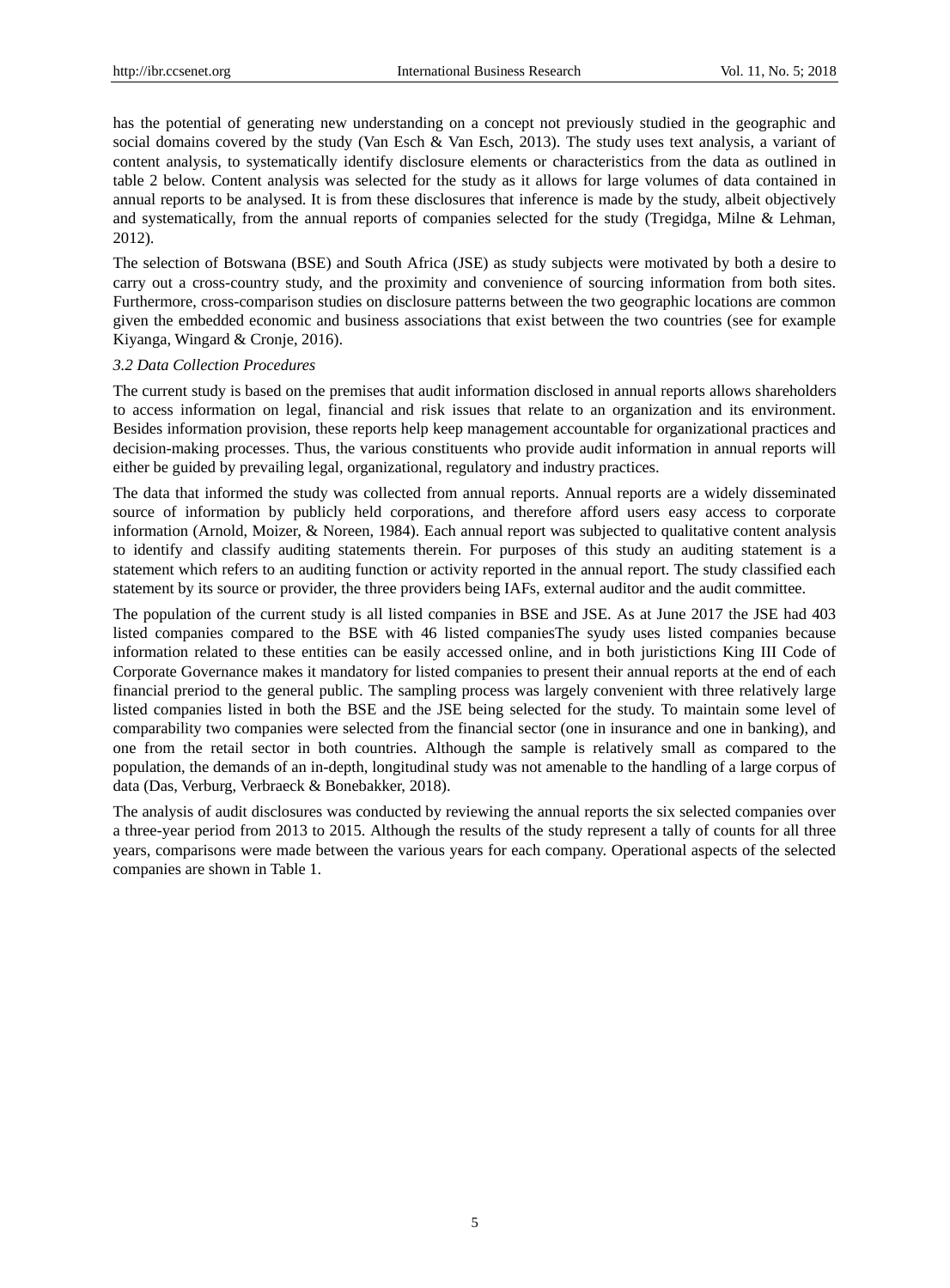| Company                       | <b>Operating Sector</b> | Company Brief and Characteristics                                                                                                                                                                                                                     |
|-------------------------------|-------------------------|-------------------------------------------------------------------------------------------------------------------------------------------------------------------------------------------------------------------------------------------------------|
| <b>BSE</b> Listed<br>Retail 1 | Retail                  | A mass grocery retailer operating in Botswana and parts of Africa.<br>It is one of the largest retaiter stores operating in Botswana, and is<br>a mass employer.                                                                                      |
| Insurance 1                   | Financial / Insurance   | Established as a life insurance company listed on the BSE. The<br>company offers a range of savings, asset management and<br>employee benefits products. The company has been operating in<br>the country for many decades.                           |
| Bank 1                        | Financial / Banking     | The bank was registered in the 1990's and rapidly grew to become<br>one of the largest companies listed on the BSE. It has established<br>immense footprint in the country.                                                                           |
| <b>JSE</b> Listed<br>Retail 2 | Retail                  | A South African food retailer established over half a century ago.<br>The group has presence in much of Africa and parts of Britain.                                                                                                                  |
| Insurance 2                   | Financial / Insurance   | The group offers a wide range of insurance, investment<br>management and related financial support services to its clients. It<br>has been operating in the country for many decades, and has<br>formidable footprint in the Southern African region. |
| Bank 2                        | Financial / Banking     | The bank is one of the largest banking groups in South Africa. It<br>offers wholesale and retail banking services, insurance, asset<br>management and wealth management services.                                                                     |

#### Table 1. BSE and JSE Listed Companies Selected for the Study

# *3.3 Classification and Coding of Data*

Marston and Shrives (1991) found that many studies have measured disclosure quality, but there is no concrete explanation or general guideline for the selection of items to measure the extent of disclosure. In the current study the measurement of audit disclosure takes the form of a number of characteristics including words, sentences and paragraphs covering the various elements of audit-related disclosures (Unerman, 2000). Frequency counts were constructed from the codes in order to better understand the qualitative data. A total of seventeen (17) audit disclosure variables were identified from the perusal of BSE annual reports, and subsequently used for measurement purposes. These variables were either included in International Accounting Standards (ISA) guidelines, or formed part of the typical areas of organizational activities monitored by internal auditors (Robson, Macdonald, Gray, Van Eerd & Bigelow, 2012). The variables identified for the study are provided in table 2.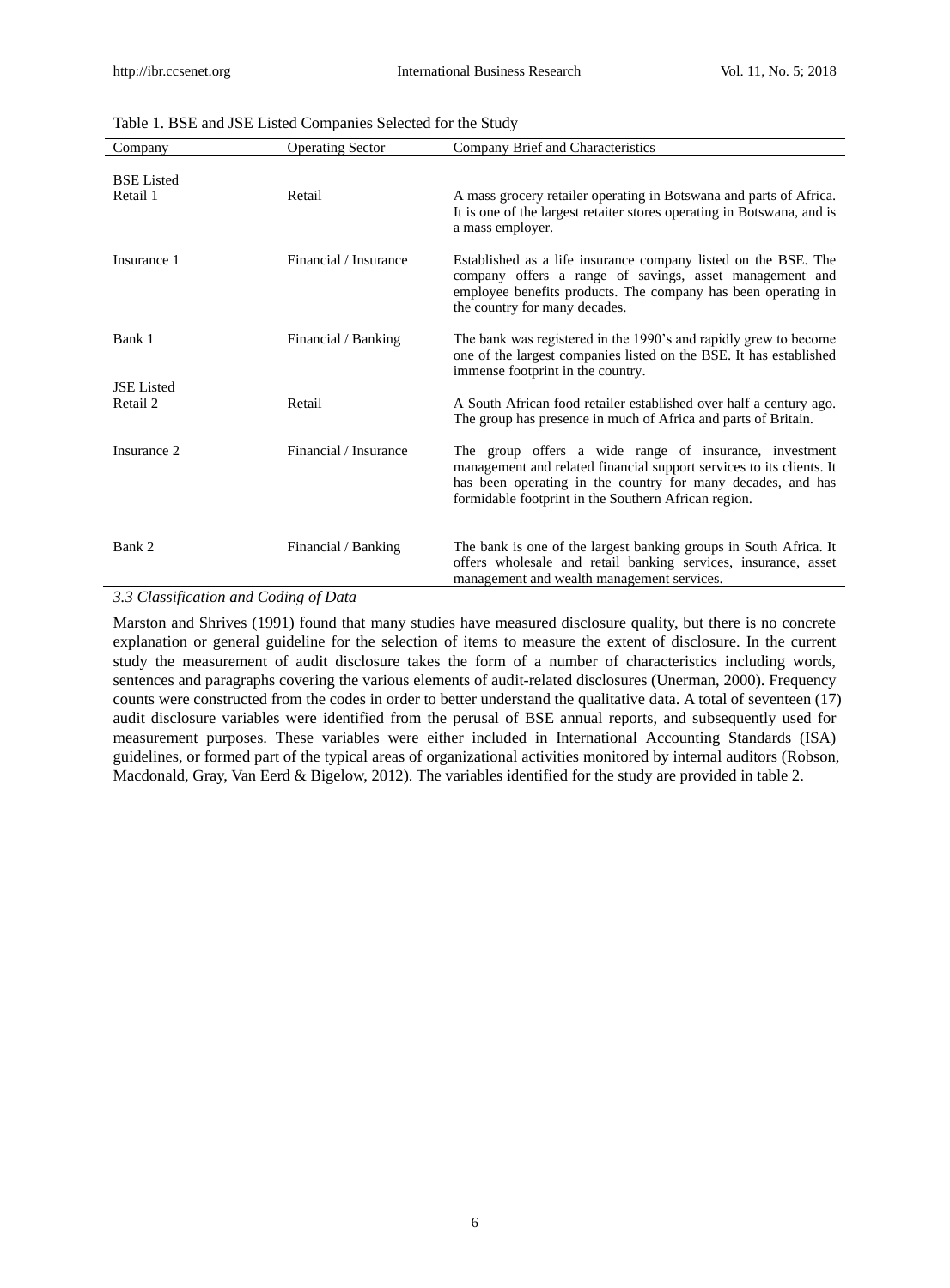# Table 2. Audit-related Disclosure Variables

| Variable | Title / Name                                     | Description                                        |
|----------|--------------------------------------------------|----------------------------------------------------|
| v1       | Assurance of the Report (Reasonable)             | Reasonable assurance is high level of assertion    |
|          |                                                  | regarding the reliability of financial reporting   |
|          |                                                  | and the preparation of financial statements for    |
|          |                                                  | external purposes.                                 |
| v2       | Independence of Audit and Auditors' independence | Independence refers to a state where the auditor   |
|          |                                                  | is free form external influence regarding all      |
|          |                                                  | audit procedures and the opinion given.            |
|          |                                                  | External influences include shareholders,          |
|          |                                                  | directors, management, and those who prepare       |
|          |                                                  | or use the financial statements.                   |
| v3       | Appointment of Auditors                          | Generally appointment of auditors is done by       |
|          |                                                  | the directors of the company if they were not      |
|          |                                                  | already appointed at the Annual General            |
|          |                                                  | meeting. In our analysis key themes include        |
|          |                                                  | who appoints the auditors, who are the             |
|          |                                                  | appointed auditors and the length of their         |
|          |                                                  | appointment.                                       |
| v4       | Name of Appointed Auditors                       | This variable answers the question 'who are the    |
|          |                                                  | appointed auditors'.                               |
| v5       | Statutory Duties of the audit committee          | This variable is set to uncover the specified      |
|          |                                                  | responsibilities and duties of the audit           |
|          |                                                  | committee, and whether they have been stated       |
|          |                                                  | on the committee's report.                         |
| v6       | Assessment and Management of Risk                | Risk assessment is estimating possible risks that  |
|          |                                                  | may be involved with undertaking a particular      |
|          |                                                  | activity. In contrast, risk management is          |
|          |                                                  | concerned with the forecasting and evaluation      |
|          |                                                  | of any financial risk and mitigation processes     |
|          |                                                  | therein.                                           |
| v7       | <b>Internal Controls</b>                         | Internal controls refer to processes of assuring   |
|          |                                                  | achievement of an organization's objectives in     |
|          |                                                  | effectiveness<br>operational<br>and<br>efficiency, |
|          |                                                  | reliable financial reporting and compliance with   |
|          |                                                  | laws, regulations and policies.                    |
| v8       | Safety and Health Audits                         | These audits represent a process in which          |
|          |                                                  | information is collected and assessed regarding    |
|          |                                                  | the effeciency and effectiveness of the            |
|          |                                                  | company's safety and health processes. These       |
|          |                                                  | audits are commonly carried out by retail-type     |
|          |                                                  | outlets.                                           |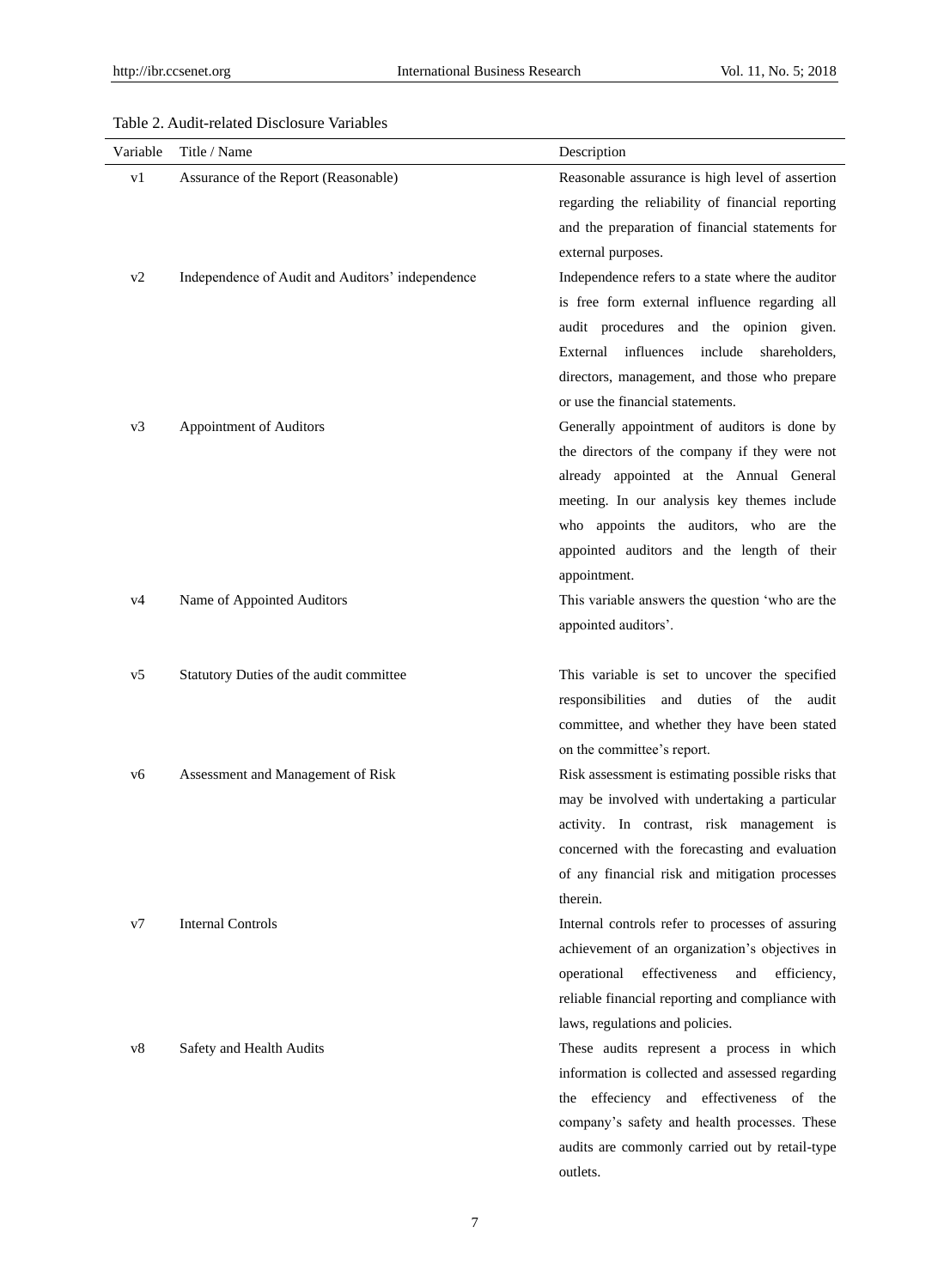| v9  | Monitoring Compliance to Regulatory Bodies          | Compliance / conforming to International          |
|-----|-----------------------------------------------------|---------------------------------------------------|
|     |                                                     | Standards of Auditors (ISA) and other             |
|     |                                                     | regulatory bodies. This variable helps in         |
|     |                                                     | establishing whether the selected companies       |
|     |                                                     | comply with such (Stock Exchange, IFRS,           |
|     |                                                     | KING Code of Corporate Governance, etc)           |
| v10 | Scope of the Audit                                  | An audit scope establishes how deep an audit is   |
|     |                                                     | performed. Ordinarily not all financial aspects   |
|     |                                                     | of a company are audited during each audit.       |
|     |                                                     | The annual report is therefore required to        |
|     |                                                     | communicate the scope of the audit.               |
| v11 | <b>Audit Opinion</b>                                | Whether the financial statements are free from    |
|     |                                                     | material misstatements or not. Therefore it must  |
|     |                                                     | be stated on whether that opinion is unqualified, |
|     |                                                     | qualified, adverse, or a disclaimer of an         |
|     |                                                     | opinion.                                          |
| v12 | External Auditors' Responsibilities                 | External auditor's responsibilities must be       |
|     |                                                     | detailed in both in the auditor's and the         |
|     |                                                     | director's report.                                |
| v13 | Responsibilities of Internal Auditor                | These variables are mainly concerned              |
|     |                                                     | with the internal audit responsibilities          |
|     |                                                     | functions, in particular<br>the<br>and            |
|     |                                                     | different activities that fall under each         |
|     |                                                     | function.                                         |
| v14 | Responsibilities of Internal Auditor                | A report on responsibilities of internal          |
|     | Report                                              | auditor.                                          |
| v15 | <b>Audit Fees</b>                                   | These fees are in the form of remuneration to     |
|     |                                                     | the auditor for the services provided to their    |
|     |                                                     | clients, however under this variable emphasis is  |
|     |                                                     | not much on the amount is being paid but rather   |
|     |                                                     | on whether such fees have been disclosed by       |
|     |                                                     | the reporting company                             |
| v16 | Fair Presentation of Financial Statements (True and | Fair presentation refers to a financial reporting |
|     | Fair View)                                          | framework that requires compliance with the       |
|     |                                                     | framework<br>requirements<br>of<br>the<br>and     |
|     |                                                     | acknowledges explicitly and implicitly that it    |
|     |                                                     | may be necessary for management to provide        |
|     |                                                     | disclosures beyond those specifically required    |
|     |                                                     | by the auditing reporting framework               |
| v17 | <b>Material Misstatements</b>                       | Misstatements that may affect the economic        |
|     |                                                     | decisions of the users of financial statements.   |
|     |                                                     | These misstatements could be due to fraud or      |
|     |                                                     | errors.                                           |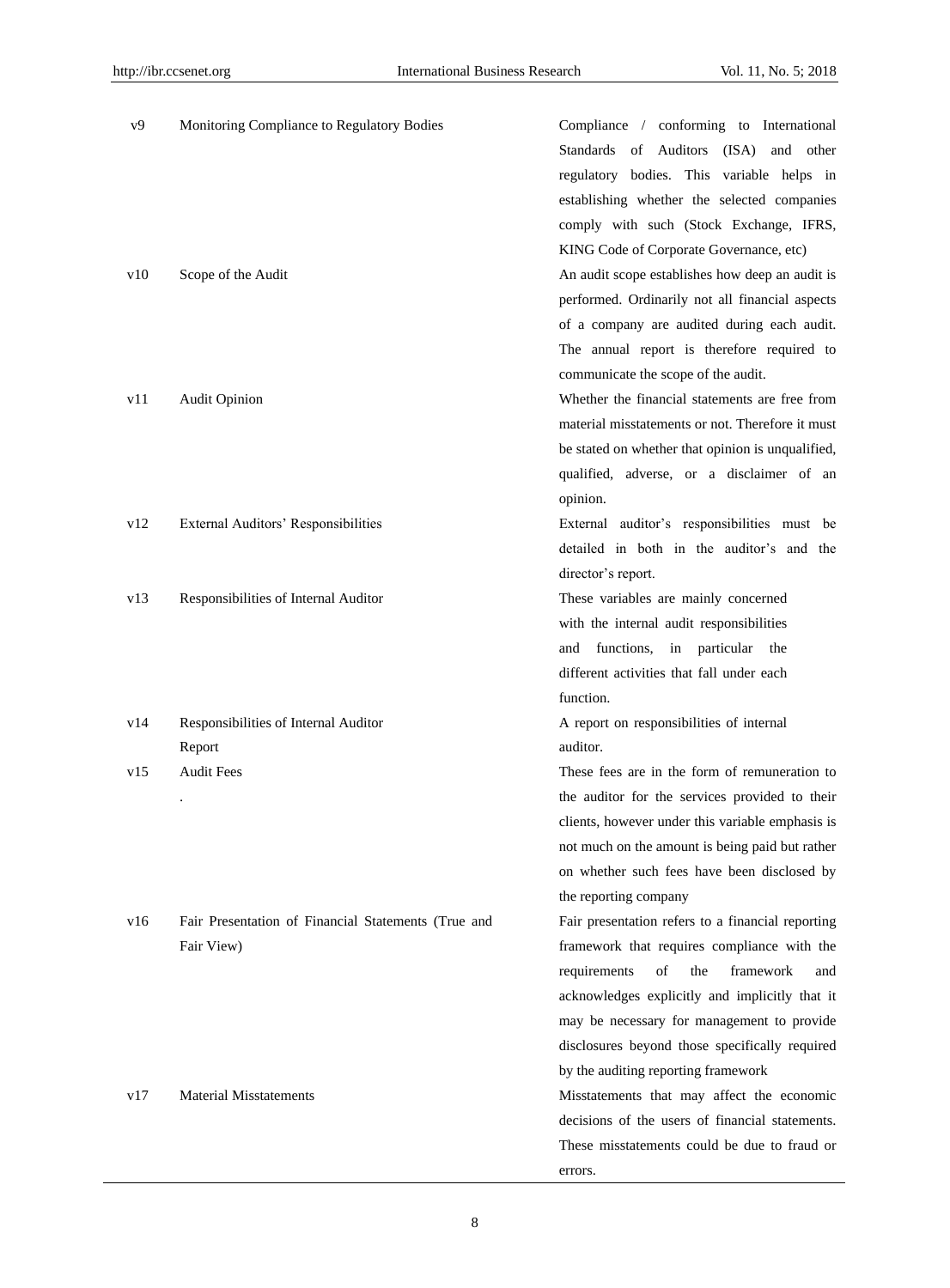#### **4. Results and Discussions**

Annual reports of the six (6) selected enterprises listed in the BSE and the JSE for the years 2013 to 2015 provided the source of primary data analysed by this study. The 18 reports were used to generate the total observations for each company, with presentation of data and its analysis carried out on the basis of company location.

In presenting the findings tables were generated to show that level of auditing disclosure by individual companies and by stock listing (BSE or JSE).

# *4.1 Botswana Stock Exchange Listed Companies*

The audit-related disclosure counts for the selected BSE companies were categorized based on the source of the disclosure (IAFs, external auditor and audit committee). The results are presented in table 3.

|                    |                  | <b>Retail 1</b>        |                  | <b>Insurance 1</b> |                        |                  | <b>Bank 1</b>    |                        |                  |
|--------------------|------------------|------------------------|------------------|--------------------|------------------------|------------------|------------------|------------------------|------------------|
| <b>Variable</b>    | IAF              | $\mathbf{A}\mathbf{C}$ | EA               | IAF                | $\mathbf{A}\mathbf{C}$ | $\rm EA$         | IAF              | $\mathbf{A}\mathbf{C}$ | $\rm EA$         |
| ${\rm v1}$         | $\overline{c}$   | $\sqrt{6}$             | $\overline{4}$   | $8\,$              | $11\,$                 | $\overline{4}$   | $\overline{2}$   | $\overline{3}$         | $\overline{3}$   |
| ${\rm v}2$         | $\boldsymbol{0}$ | $\sqrt{5}$             | $\overline{7}$   | $\overline{4}$     | $\,8\,$                | 7                | 5                | 9                      | 5                |
| ${\rm v}3$         | $\boldsymbol{0}$ | $\overline{4}$         | $\boldsymbol{0}$ | $\mathbf{1}$       | 9                      | $\boldsymbol{0}$ | $\boldsymbol{0}$ | $\mathfrak{Z}$         | $\boldsymbol{0}$ |
| v4                 | $\mathbf{1}$     | $10\,$                 | 5                | $\,8\,$            | 12                     | $\overline{4}$   | $\boldsymbol{0}$ | $\sqrt{6}$             | 3                |
| ${\rm v}5$         | $\mathbf{1}$     | 14                     | $\boldsymbol{0}$ | $\mathbf{1}$       | 63                     | $\boldsymbol{0}$ | $\boldsymbol{0}$ | 18                     | $\overline{4}$   |
| ${\tt v6}$         | 12               | 15                     | $\mathbf{1}$     | 96                 | 52                     | $\boldsymbol{0}$ | 73               | 55                     | $\mathfrak{Z}$   |
| ${\rm v}7$         | $8\,$            | 13                     | $\overline{2}$   | $\overline{9}$     | $\,8\,$                | 5                | 23               | $26\,$                 | 6                |
| ${\rm v}8$         | $\boldsymbol{0}$ | $\boldsymbol{0}$       | $\boldsymbol{0}$ | $\overline{9}$     | $\boldsymbol{0}$       | $\boldsymbol{0}$ | $\boldsymbol{0}$ | $\boldsymbol{0}$       | $\boldsymbol{0}$ |
| v9                 | $\boldsymbol{2}$ | 9                      | $\overline{c}$   | $27\,$             | 35                     | $\mathbf{0}$     | $10\,$           | $18\,$                 | $\boldsymbol{0}$ |
| ${\tt v10}$        | $\overline{c}$   | $\boldsymbol{0}$       | $\boldsymbol{0}$ | $\sqrt{2}$         | 5                      | $\boldsymbol{0}$ | $\mathbf{2}$     | $\boldsymbol{0}$       | $\overline{4}$   |
| v11                | $\boldsymbol{2}$ | $\overline{4}$         | 13               | $\boldsymbol{0}$   | 5                      | 11               | $\boldsymbol{0}$ | $\sqrt{2}$             | $20\,$           |
| v12                | $\boldsymbol{0}$ | $\overline{4}$         | $\sqrt{6}$       | $\mathbf{1}$       | $\mathbf{1}$           | $\sqrt{6}$       | $\mathbf{1}$     | $\boldsymbol{0}$       | $6\,$            |
| v13                | $\boldsymbol{0}$ | $20\,$                 | $\boldsymbol{2}$ | 11                 | 19                     | $\mathfrak{Z}$   | 6                | $10\,$                 | $\boldsymbol{0}$ |
| v14                | 14               | 19                     | $\boldsymbol{0}$ | $24\,$             | 14                     | $\boldsymbol{0}$ | 44               | $22\,$                 | $\boldsymbol{0}$ |
| v15                | 6                | $\mathbf{1}$           | $\boldsymbol{0}$ | $\mathfrak{Z}$     | $\boldsymbol{0}$       | $\boldsymbol{0}$ | $\sqrt{6}$       | $\mathbf{1}$           | $\overline{0}$   |
| v16                | $\boldsymbol{0}$ | $\overline{4}$         | 6                | $\boldsymbol{0}$   | 3                      | 3                | $\boldsymbol{0}$ | $\mathbf{1}$           | 6                |
| v17                | $\boldsymbol{0}$ | 3                      | 5                | $\boldsymbol{0}$   | $\mathbf{1}$           | $\mathbf{1}$     | $\boldsymbol{0}$ | $\sqrt{2}$             | $\overline{7}$   |
| <b>Total</b>       | 50               | 131                    | 53               | 204                | 246                    | 44               | 172              | 176                    | 67               |
| <b>Grand Total</b> |                  | 234                    |                  |                    | 494                    |                  |                  | 415                    |                  |

Table 3. Auditing Disclosure by Selected BSE Listed Companies

Key: IAF –Internal Audit Function AC- Audit Committee EA – External Auditor

*Retail 1* 

With a total of 234 disclosures over the three-year period, Retail 1 had the lowest level of disclosure of audit-related activities reported by the six companies include in the study. The audit committee is dominant in the overall level of disclosure of audit activities, followed by IAF. The low level of disclosure by IAF is likely due to the fact that for a long time Retail 1 did not operate an internal audit department. In 2014, the company introduced an internal audit unit to work alongside the audit committee. In fact, in 2013 there were no disclosures made by any IAF in relation to audit-related activities. In 2014 the IAF disclosures increased from zero to a little over twenty, increasing even further in 2015. Much of the audit-related information disclosed in 2015 referred to v13 (responsibilities of internal auditor) as a result of the newly established function. The study also determined that audit committee primarily disclosed on issues of assessment of risk management and internal audit functions and reports, whilst external auditors focus on the audit opinion.

Over the three year-period the company had the highest level of disclosure overall for variables such as assessment and management of risk  $(v6)$ , the internal audit function and reports  $(v13 \text{ and } v14)$ , and internal controls (v7). On the other hand there were minimal disclosure on independence of audit and auditor's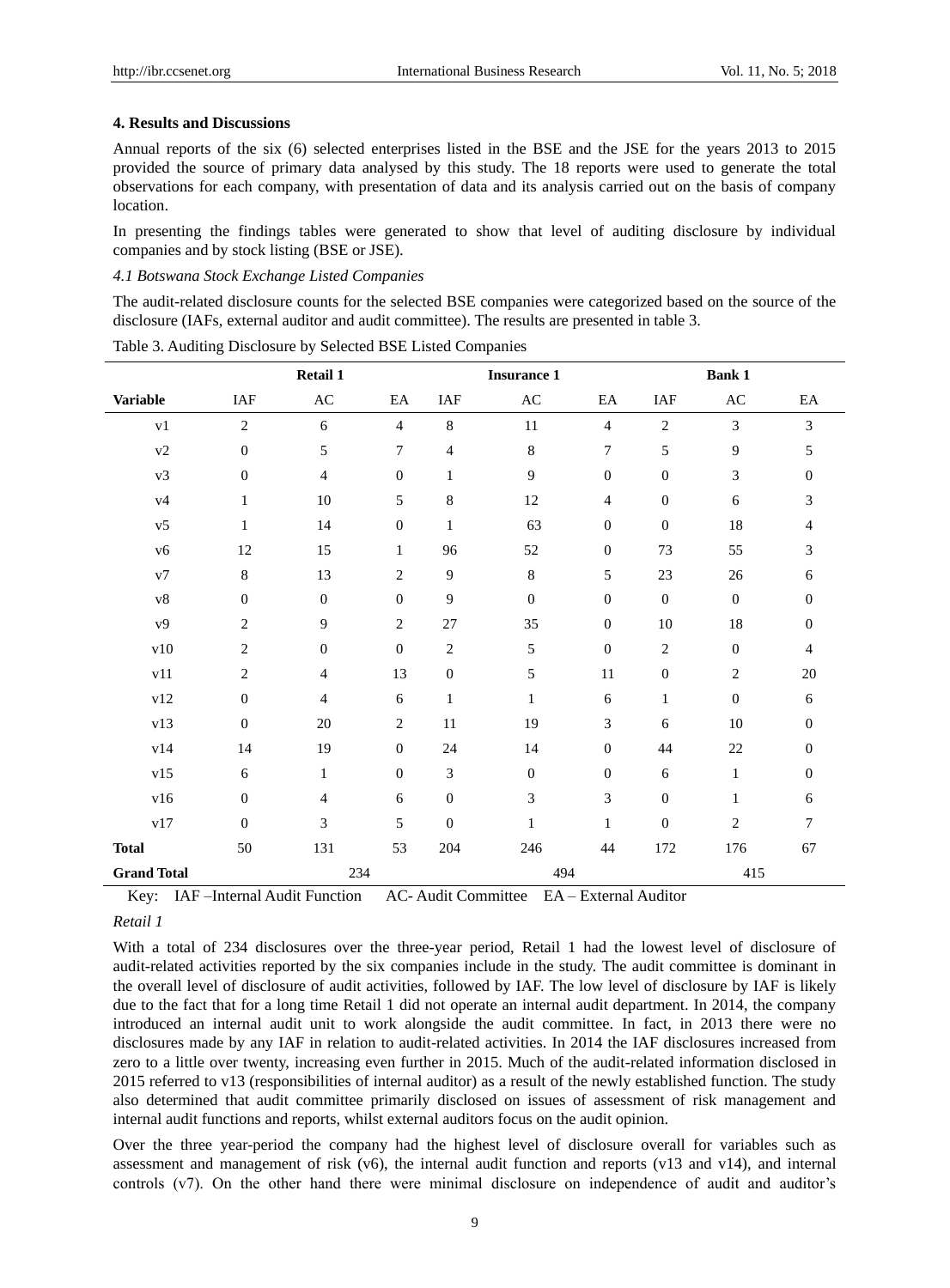independence  $(v2)$ , scope of the audit  $(v10)$ , and safety audits  $(v8)$ .

### *Insurance 1*

Insurance 1 has all three audit functions active in audit-related disclosures. A summary of disclosures revealed that disclosures were mostly made by the audit committee (49%) as compared the other two audit functions. The highest disclosure areas by the audit committee were statutory duties of the audit committee, followed by assessment and management of risk. The highest count for the internal audit functions was assessment and management of risk (v6). The company reported that it had recently adopted a risk assurance framework to define identify, assess, mitigate, and control risk. Such a strategy appears to have enhanced the disclosure of risk management. The next highest disclosure was the monitoring compliance to statutory bodies (v9), followed by v13 and v14 (responsibilities of internal auditor and reports thereof).

# *Bank 1*

The results for Bank 1 indicated that the audit committee most prevalent in the disclosure of audit activities (42%), followed by IAFs (41%). Both units reported extensively on assessment and management of risk, internal controls, and internal audit functions. External audit disclosure were much lower than the other two functions, with most of its disclosures being in v11 (audit opinion).

In comparing the individual variables, v6 (assessment and management of risk) is the most disclosed variable by Bank 1 at 31% of total disclosures. It is worth noting that Bank 1 has a risk and compliance committee at board level. The committee is supported by a combined assurance forum made up of senior management and internal auditors. One of the priorities of this committee is ensuring that potential risk is identified, monitored and managed. This high disclosure and attention on risk is also improved by the fact that the company"s annual report carries a separate report on risk management. The second most disclosed item is v14 (responsibilities of internal auditor report) accounting for 16% of disclosures, with v7 (internal controls) at 12%. The least disclosed activities are v8 (safety audits), v3 (appointment of auditors) and v10 (scope of the audit).

The study noted that disclosure patterns over the three-year period between 2013 and 2015 are relatively similar. However the disclosure of v6 (assessment and management of risk) has the highest level of disclosure over all three years, and with the audit committees" view dominant in disclosures of the audit process.

# *BSE Summary*

Overall the audit committee is more dominant in terms of disclosure of audit activities as compared to the other two functions. It accounts for almost half the disclosures made (48%) as shown in table 4. External audit disclosures were mostly limited to issues of assurance and scope of the audit. Disclosures by Insurance 1 were the highest of all three BSE companies, with Retail 1 having the least disclosures in total for all 17 variables. Disclosure of audit activities has however grown over the three-year period, and it is therefore fair to conclude that audit disclosures are on the rise, and that voluntary disclosure areas are observed.

| Company      | <b>IAFs</b> | <b>Audit committee</b> | <b>External</b><br>audit | <b>Total</b> |
|--------------|-------------|------------------------|--------------------------|--------------|
| Retail 1     | 50          | 131                    | 53                       | 234          |
| Insurance 1  | 149         | 242                    | 103                      | 494          |
| Bank 1       | 172         | 176                    | 67                       | 415          |
| <b>Total</b> | 371         | 549                    | 223                      | 1143         |

# Table 4. Aggregated Total Results for the BSE Companies

When it comes to disclosure frequency, v6 (assessment and management of risk), v14 (responsibilities of internal auditor report), v9 (monitoring compliance to regulatory bodies), v5 (statutory duties of the audit committee), and v7 (internal controls) appear in the top five most mentioned audit disclosures by the three companies as shown in table 5. The frequently disclosed items all carry mandatory disclosure. Interestingly the retail company made much fewer disclosures of v9 (monitoring compliance to regulatory bodies) as compared to the other two companies. The least disclosed variable is v8 (safety and health audits) which has zero across the years in all three companies. This disclosure is made voluntarily.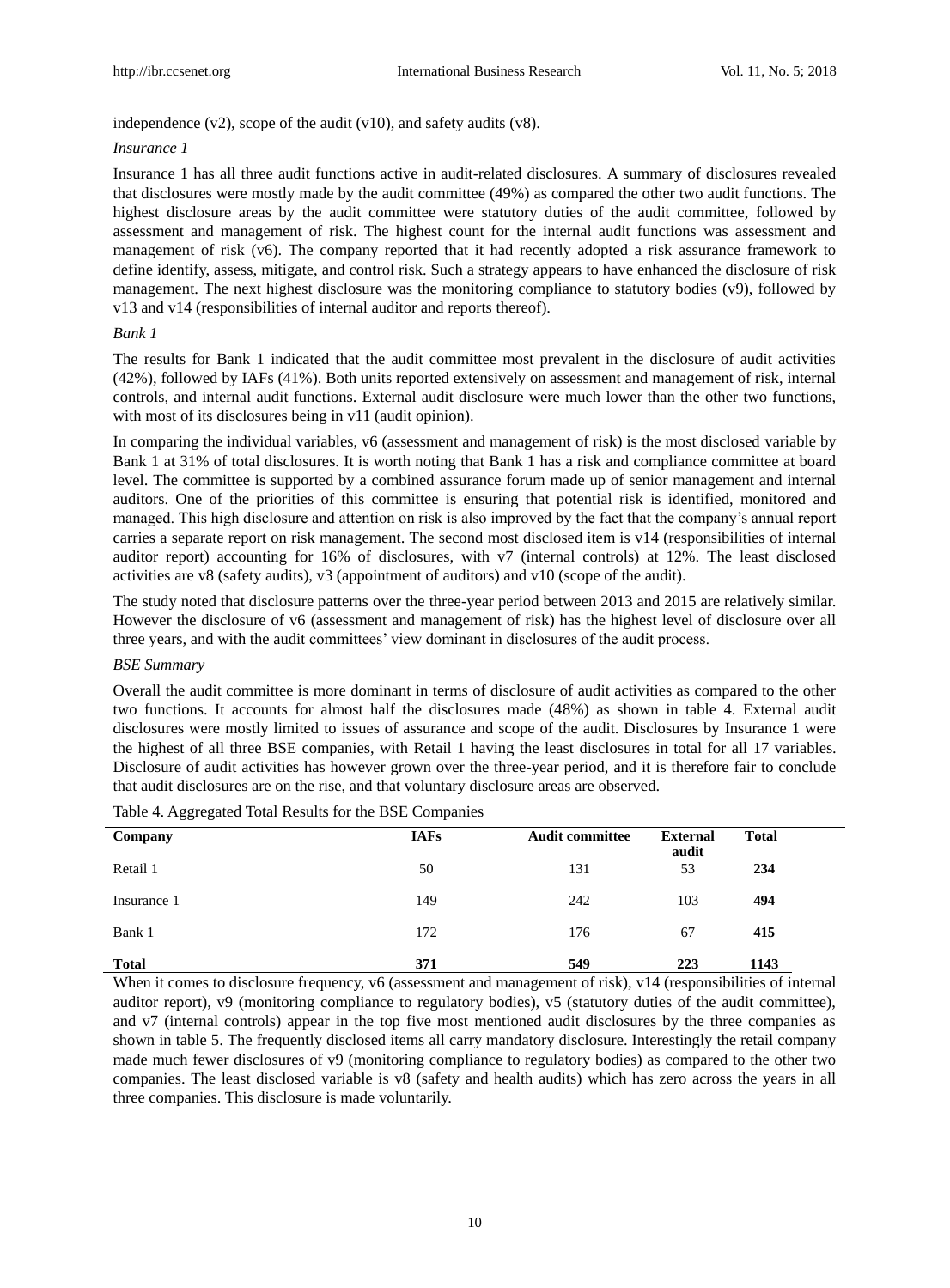|  |  |  | Table 5. Ranking of Most Cited Variables by BSE Companies |  |
|--|--|--|-----------------------------------------------------------|--|
|  |  |  |                                                           |  |

| Company     | 1 SU | $\boldsymbol{\gamma}$ nd | 2rd | ⊿tn | Least                            |
|-------------|------|--------------------------|-----|-----|----------------------------------|
| Retail 1    | V14  | V6                       |     | V13 | V8 (with zero count)             |
| Insurance 1 | V6   | V14                      | V13 | V7  | V <sub>17</sub> (with two count) |
| Bank 1      | V6   | V14                      |     | V9  | V8 (with zero count)             |
|             |      |                          |     |     |                                  |

*4.2 Johannesburg Stock Exchange Listed Companies*

The audit disclosure counts for the three JSE companies were also categorized based on the variables and unit making the disclosure. The results are presented in table 6.

| <b>Retail 2</b> |          |    | <b>Insurance 2</b> |     |    | <b>Bank 2</b> |     |     |
|-----------------|----------|----|--------------------|-----|----|---------------|-----|-----|
| <b>IAF</b>      | AC       | EA | IAF                | AC  | EA | IAF           | AC  | EA  |
| $\Omega$        | $\Omega$ | 3  | 8                  | 11  | 4  | $\Omega$      |     |     |
|                 | 11       | 6  |                    | 8   |    | 8             | 10  |     |
|                 | 23       |    |                    | 9   |    |               | 19  |     |
|                 | 19       |    |                    | 12  |    |               | 34  |     |
| 2               | 17       |    |                    | 63  |    |               | 19  |     |
| 33              | 28       |    | 96                 | 52  |    | 99            | 24  |     |
|                 | 11       |    | 9                  | 8   |    | 21            | 20  |     |
| 17              | $\Omega$ |    | 9                  | 0   | 0  | 11            | 0   |     |
| 19              | 8        |    | 27                 | 35  |    | 16            | 31  |     |
|                 |          |    |                    |     |    |               |     |     |
|                 |          | 18 |                    |     | 11 |               |     |     |
|                 |          |    |                    |     | 6  |               |     |     |
| 8               | 37       |    | 11                 | 19  | 3  | 22            | 49  |     |
| 46              | 17       |    | 24                 | 14  |    | 40            | 13  |     |
|                 |          |    | 3                  |     |    | ∍             | 11  |     |
|                 |          |    |                    |     |    |               |     |     |
|                 |          |    |                    |     |    |               |     | 8   |
| 147             | 185      | 68 | 204                | 246 | 44 | 227           | 243 | 49  |
|                 | 400      |    |                    |     |    |               |     |     |
|                 |          |    |                    |     |    | 494           |     | 519 |

Table 6. Auditing Disclosure by Selected JSE Listed Companies



# *Retail 2*

With a total of 400 audit disclosures observed, Retail 2 had the lowest count for the JSE companies covered by the study. The Retail 2 audit committee has the highest level of disclosure overall for the company as it recorded 185 counts (46%) of disclosures. The audit committee primarily reports on v13 (responsibilities of internal auditor), v6 (assessment and management of risk) and v3 (appointment of auditors). IAFs mostly report on the functions of the internal function, assessment and management of risk, and monitoring compliance to regulatory bodies. In contrast, the external auditors reported mostly on the v11 (audit opinion), v12 (external auditors' responsibilities) and v17 (material misstatements).

The most disclosed variable for the company overall was v14 (responsibilities of internal auditor report) with 63 counts. This differs from all other companies included in the study since assessment and management of risk was their most observed variable overall for most organizations. Assessment and management of risk is the second most disclosed variable with 61 counts, followed by v13 (responsibilities of internal auditor) with 45 counts. The least disclosed variables are v1 (assurance of the report: reasonable assurance), v10 (scope of the audit), and v16 (fair presentation).

# *Insurance 2*

Disclosure of auditing activities by Insurance 2 totalled 494 counts over the three-year period. Variables such as v6 (assessment and management of risk) with 30 % of overall organizational counts, v5 (statutory duties of the audit committee) and v9 (monitoring compliance to regulatory bodies) had a high level of disclosure. Some variables recorded low levels of disclosure, including v17 (material misstatements), v15 (audit fees) and v10 (scope of the audit).

Of the three functions the audit committee was most dominant in the disclosure of audit activities, followed by IAFs and lastly the external audit function. Table 6 shows that out of the seventeen variables the audit committee recorded the highest values for eight of the variables, with its primary disclosures being in the areas of v6 (assessment and management of risk), v5 (the duties of the audit committee) and v9 (monitoring compliance to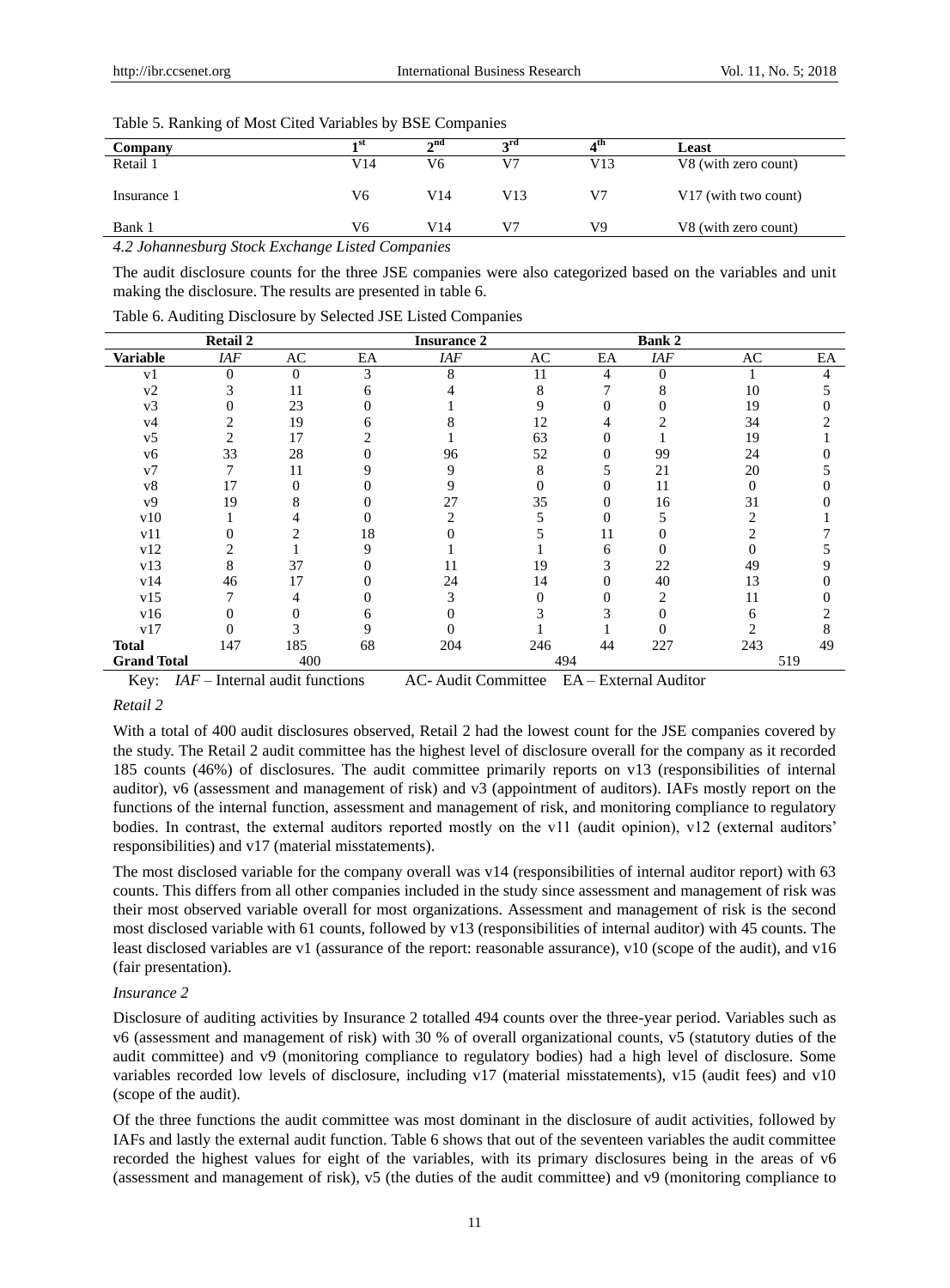regulatory bodies). The IAFs also recorded high counts for v6 (assessment and management of risk, monitoring compliance to regulatory bodies, and internal audit function reports. In contrast, the external audit function recorded highest counts for two variables; auditor's opinion  $(v11)$  and external auditors' responsibilities  $(v12)$ .

Over the period covered by the study, disclosure of audit activities at Insurance 2 reduced significantly. A variable such as assessment and management of risk had a count of 100 in 2013, reducing to 28 in 2014 and declined further to 20 counts in 2015. Internal controls had 19 counts in 2013, declining drastically to 1 count in 2014, and 2 counts in 2015. This differed in trends shown by other companies covered by the study since the general trajectory was an increase in the more "popular" variables such as assessment and management of risk as the years progressed.

### *Bank 2*

With a total of 519 disclosures over the three-year period, Bank 2 had the highest level of disclosure overall for all six companies covered by the study. Consistent with the observations made with regards to most companies included in this study, the audit committee is more prevalent in the disclosure of audit activities (47%), with the IAFs accounting for 44% of disclosures made. The leading area of disclosure was v6 (assessment and management of risk), followed by v13 (responsibilities of internal auditor) and v14 (responsibilities of internal auditor reports). The audit committee recorded the highest level of disclosure for eight variables as compared the IAF with five leading variables. Again, the external audit function had the fewest disclosure counts.

The IAFs mainly focused on the reporting of v6 (assessment and management of risk), and v14 followed by v13 (responsibilities of internal auditor and their reports). The external auditors had its highest disclosure in the areas of monitoring compliance to regulatory bodies  $(v9)$ , material misstatements  $(v17)$ , and audit opinion (11).

In terms of the comparison in disclosure of the individual variables, risk assurance and management continues to be the most disclosed variable overall as compared to other variables, followed by the IAFs, and then monitoring compliance to regulatory bodies. This could be a result of the company operating in the financing sector which has strict compliance requirements. Variables such as v1 (assurance of the report), v10 (scope of the audit), v16 (fair presentation) and v11 (audit opinion) had the lowest overall levels of disclosure.

In this company the level of disclosure of audit activities over the three years has been at the same level. For example, a variable such as v7 (internal controls) recorded 16 counts in 2013, then 15 2014 and 2015. V2 (Audit independence) had 8 counts in 2013 and 2014, and 7 in 2015. However, v9 (monitoring compliance to regulatory bodies) and v6 (assessment and management of risk) showed an increase in counts as the years progressed.

#### *JSE Summary*

In the case of the JSE listed companies, audit committees disclosures were higher than the other two audit functions (48%), although IAFs" disclosures are not far behind in comparison (41%) as shown in table 7. Assessment and management of risk (v6) continues to be the most reported variable, particularly by IAFs. External auditors are rather confined to their role of giving their qualified opinion on the financial statements and less on other audit-related aspects. With the exception a few disclosure variables which decreased after 2013 for Insurance 2, audit disclosures have increased over the three years.

| Company      | <b>IAFs</b> | <b>Audit committee</b> | <b>External</b><br>audit | <b>Total</b> |
|--------------|-------------|------------------------|--------------------------|--------------|
| Retail 2     | 147         | 185                    | 68                       | 400          |
| Insurance 2  | 204         | 246                    | 44                       | 494          |
| Bank 2       | 227         | 243                    | 49                       | 519          |
| <b>Total</b> | 578         | 674                    | 161                      | 1413         |

#### Table 7. Aggregated Total Results for Selected JSE Companies

An analysis of overall disclosure patterns by all three companies revealed that v6 (assessment and management of risk) and v13 (responsibilities of internal auditor) are the two most audit disclosed variables as shown in table 8. They are followed by v14 (responsibilities of internal auditor report) and v9 (monitoring compliance to regulatory bodies). These highly reported items are all disclosed mandatorily. No discernable patterns emerged for the least disclosed variables.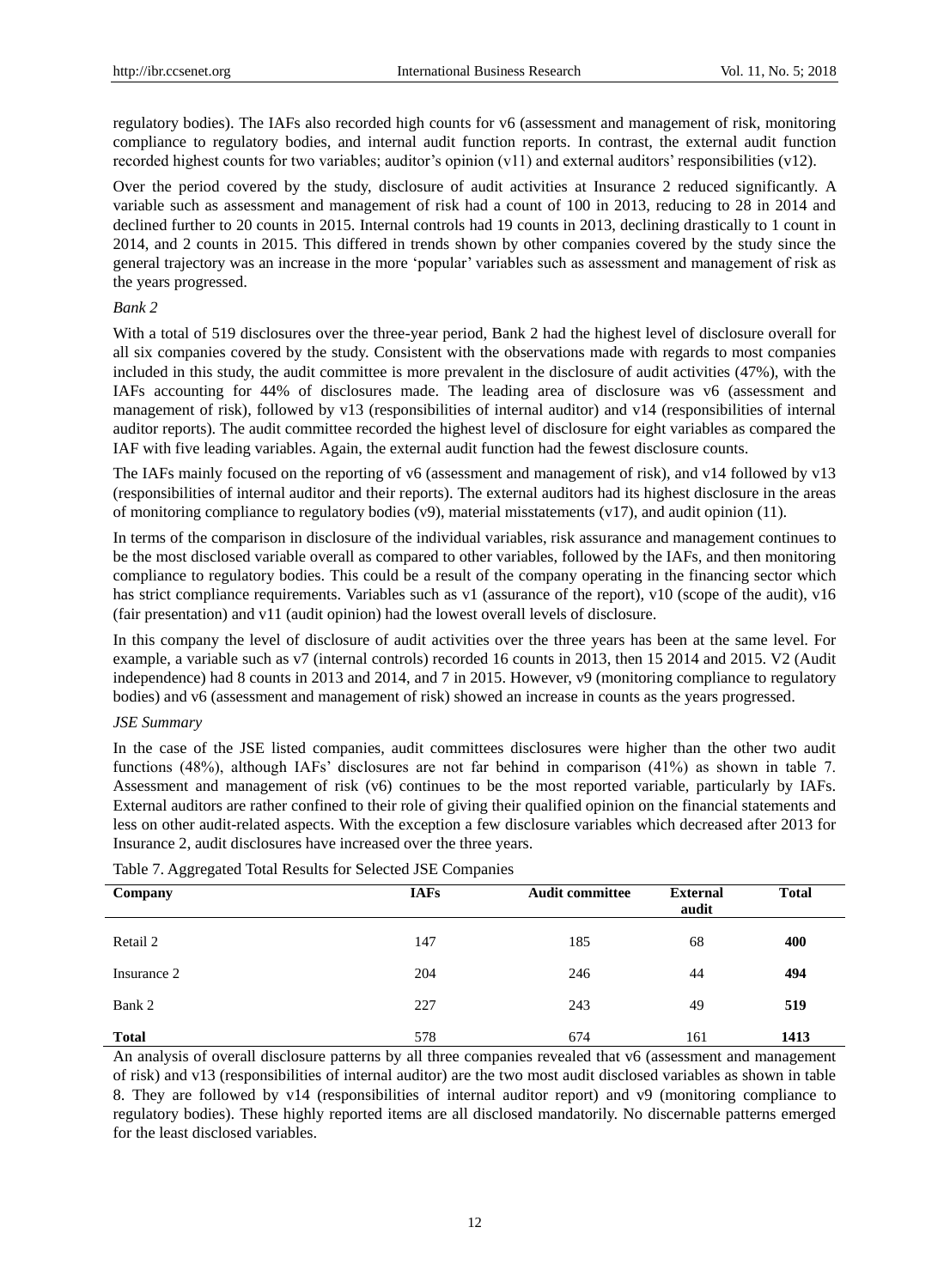|  |  |  |  | Table 8. Ranking of Most Cited Variables by Selected JSE Companies |
|--|--|--|--|--------------------------------------------------------------------|
|  |  |  |  |                                                                    |

| Company     | 1 SU | $\boldsymbol{\gamma}$ nd | 2rd | ⊿ <sup>tn</sup> | Least                           |
|-------------|------|--------------------------|-----|-----------------|---------------------------------|
| Retail 2    | V14  | V6                       | V13 | V4              | V1 (with 3 count)               |
| Insurance 2 | V6   | V5                       | V9  | V14             | V <sub>17</sub> (with 2 counts) |
| Bank 2      | V6   | V13                      | V14 | V9              | V1 and V12 (5 count each)       |

One of the exceptional features in the reporting of audit activities by South African companies was the detail with which disclosures were made on compliance to King III Code of Governance, Companies Act, and JSE listings requirements. Furthermore, the boards of the financial institutions studied had a functioning Group Risk Committee. This helped intensify disclosure of risk activities by board structures.

### **5. Conclusion and Recommendations**

The main objective of this study was to assess audit disclosures made by selected BSE and JSE listed companies. This was achieved by coding audit disclosures using 17 codes of variables assigned to audit-related elements carried in annual reports. The findings of this study points to several interesting observations. The first is that when the results of both countries were compared in their entirety (all three companies), some audit disclosures pervaded the reporting process in annual reports. These include the assessment and management of risk, internal audit functions and reports, as well as monitoring compliance to regulatory bodies. All these areas carry mandatory disclosure. Notwithstanding, JSE listed companies carried more disclosures in total, as well as proportionate disclosure in the monitoring of compliance to regulatory bodies as compared to their BSE counterparts. This is consistent with the findings made by the Kiyanga, Wingard and Cronje (2016) study. However, somes area carried very low disclosure. In the case of the selescted BSE companies it was safety and health audits with no disclosures by two companies over the three-year period, and for JSE companies it was assurance of the report (reasonable), auditor"s responsibilities, and material misrepresentations which, though carringing low disclosures, had some mention in some annual reports of all three companies over the three-year period.

The second observation is that some disclosures appear to follow industry practices. Companies in the retail sector, for example carried the least disclosures in each of the three companies selected countrywide, and for the 6 companies covered by the study. However, the retail companies were observant of mandatory areas of disclosure. Furthermore, the banks and insurance companies listed in both stock exchanges had a separate committee (internally or at executive board level) dedicated to risk monitoring, and /or had a separate report dedicated to risk management. Financial institutions also made more disclosures related to the requirements of regulatory bodies.

Thirdly, the majority of audit disclosures were made by IAFs and the audit committee, with very few disclosures being made by the external auditors. The role of external auditors appears to be that of building confidence in the financial statements and lending credibility to the company"s reporting process. These findings suggest that the narrowing of the any information gap beyond the organization credibility largely falls on IAFs and the audit board committees. The need for board of directors to carry out their duties independently and diligently is crucial as they provide valuable information to stakeholders and extend accountability for the organization. As society and corporations grow, information disclosure patterns and responsibilities in audit activities require proficient people. The findings also support the establishment of appropriate board committees as a way of improving financial reporting and upholding good governance (Barako, Hancock & Izan, 2006). This is particularly relevant to the BSE listed companies where audit committees (as opposed to IAFs) dominated the more popular disclosure areas such as assessment and management of risk.

Finally, when comparing total disclosures by geographic location, the JSE exceeds the counts for the BSE in all but 4 variables, namely assurance of the report (reasonable), internal controls, audit opinion, and fair presentation of financial statements. All these disclosures are mandatory, and can broadly be referred to as major facets of 'the traditional disclosure requirements in auditing'. In contrast, JSE selected companies exceeded their BSE counterparts more extensively in the disclosure of internal audit functions, the name of appointed auditor, monitoring and compliance to regulatory bodies, and safety and health audits.

While the findings of the study provide credence to the audit disclosure activities and the participation of various organizational constituents, there is need to recognize the implications of this study on the auditing and profession acumen expertise required for. The board audit committee is an important party in influencing audit disclosures, and in ensuring that regulatory requirements are upheld. Furthermore, stakeholders have certain expectations in regards to information that will be disclosed in annual reports. Thirdly, in both Botswana and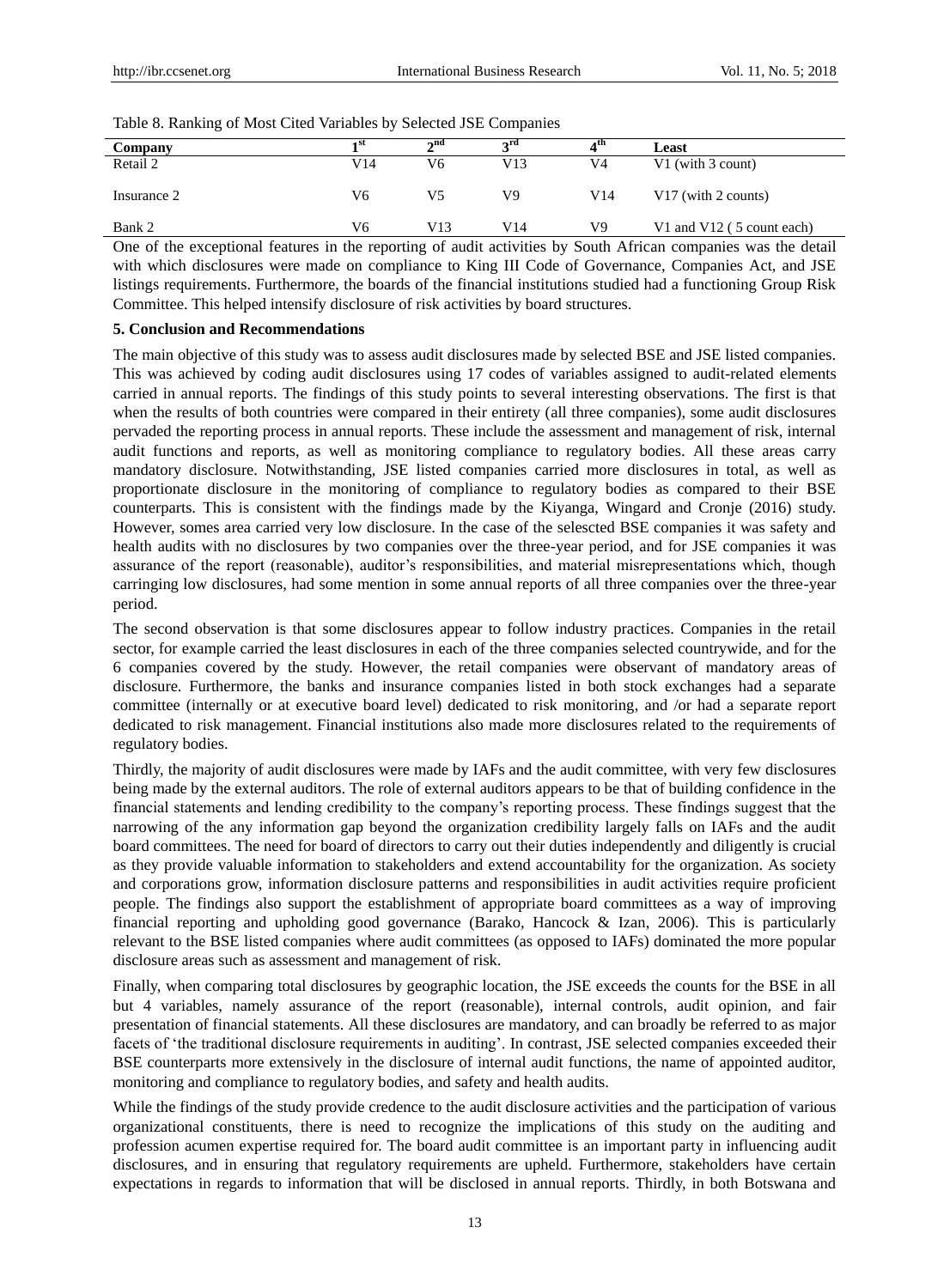South Africa there appears to be no concerted effort by board structures and organizational management in encouraging the reporting of voluntary audit information. In particular disclosures of safety and health, duties of the audit committee, and audit fee disclosure were poorly disclosed.

# **6. Directions for Future Studies**

One of the limitations of the study is that audit variables have not been established by extant literature and were therefore developed for this study. Furthermore, the study could not assert the extent of audit activities involved with each variable in the organizations covered by the study since annual reports informed the study. More in-depth studies could refine areas of audit disclosure as defined here.

Although the study revealed some of the audit disclosures made by selected BSE and JSE listed companies, the reasons and motives for the disclosures could not be ascertained. Much broader and inclusive studies that incorporate more companies and industries may uncover more discernable audit disclosure patterns. It is also important for researchers to uncover and understand the information requirements and expectations of users of financial reports in order to appreciate the extent of any information gap in each geographic location, as well as in comparison with each other.

### **References**

- Ackermann, C., Marx, B., & Fourie, H. (2016). Internal Audit Disclosures in Annual Reports of Metropolitan Municipalities in South Africa. *Journal of Governance and Regulation, 5*(1), 43-50. https://doi.org/10.22495/jgr\_v5\_i1\_p6
- Al Matarneh, G. F. (2011). Factors determining the internal audit quality in banks: Empirical Evidence from Jordan. *International Research Journal of Finance and Economics*, *73,* 99-108.
- Almström, P., & Kinnander, A. (2011). The productivity potential assessment method: Assessing and benchmarking the improvement potential in manufacturing systems at shop-floor level. *International Journal of Productivity and Performance Management*, *60*(7), 758-770. https://doi.org/10.1108/17410401111167825
- American Institute of Certified Public Accountants (AICPA). (1991). Improving Business Reporting A Customer Focus.
- [An,](http://www.emeraldinsight.com/author/An%2C+Yi) Y., [Davey,](http://www.emeraldinsight.com/author/Davey%2C+Howard) H., [Eggleton,](http://www.emeraldinsight.com/author/Eggleton%2C+Ian+Rc) I. R., & [Wang,](http://www.emeraldinsight.com/author/Wang%2C+Zhuquan) Z. (2015). Intellectual capital disclosure and the information gap: Evidence from China. *Advances in Accounting*, *31*(2), 179-187. https://doi.org/10.1016/j.adiac.2015.09.001
- Archambeault, D. S., DeZoort, F. T., & Holt, T. P. (2008). The Need for an Internal auditor Report to External Stakeholders to Improve Governance Transparency. *Accounting Horizons, 22*(4), 375-388. https://doi.org/10.2308/acch.2008.22.4.375
- Arnold, J., Moizer, P., & Noreen, E. (1984). Investment appraisal methods of financial analysts: a comparative study of US and UK practices. *International Journal of Accounting*, *19*(2), 1-18.
- Baliyan, P. S., Othata, O. O., & Swami, B. N. (2012. Impact of Accounting Standards on Corporate Governance. A Case Study of a Few Selected Corporations in Botswana. *Asian-African Journal of Economics & Econometrics*, *12*(2), 421-433.
- Barako, D. G., Hancock, P., & Izan, H. Y. (2006). Factors influencing voluntary corporate disclosure by Kenyan companies. Corporate Governance; An International Review, *14*(2), 107-125. https://doi.org/10.1111/j.1467-8683.2006.00491.x
- Basu, S. K. (2009). *Fundamentals of Auditing*. Pearson Education India.
- [Beattie, V.,](http://eprints.gla.ac.uk/view/author/12602.html) McInnes, W., & Fearnley, S. (2004). A methodology for analysing and evaluating narratives in annual reports: a comprehensive descriptive profile and metrics for disclosure quality attributes. *[Accounting Forum,](http://eprints.gla.ac.uk/view/journal_volume/Accounting_Forum.html)  28*(3), 205-236. https://doi.org/10.1016/j.accfor.2004.07.001
- Bedard, J. C., Sutton, S. G., Arnold, V., & Phillips, J. R. (2012). Another piece of the "expectations gap": What do investors know about auditor involvement with information in the annual report?. *Current Issues in Auditing*, *6*(1), A17-A30. https://doi.org/10.2308/ciia-50120
- Bediako-Ahoto, R. (2011). Determining the Effectiveness of Internal Auditing in Our Churches; The Case Study of the Presbyterian Church of Ghana Christ the King Congregation. *International Journal for Management Science and Technology*, *2*(3), 25-30.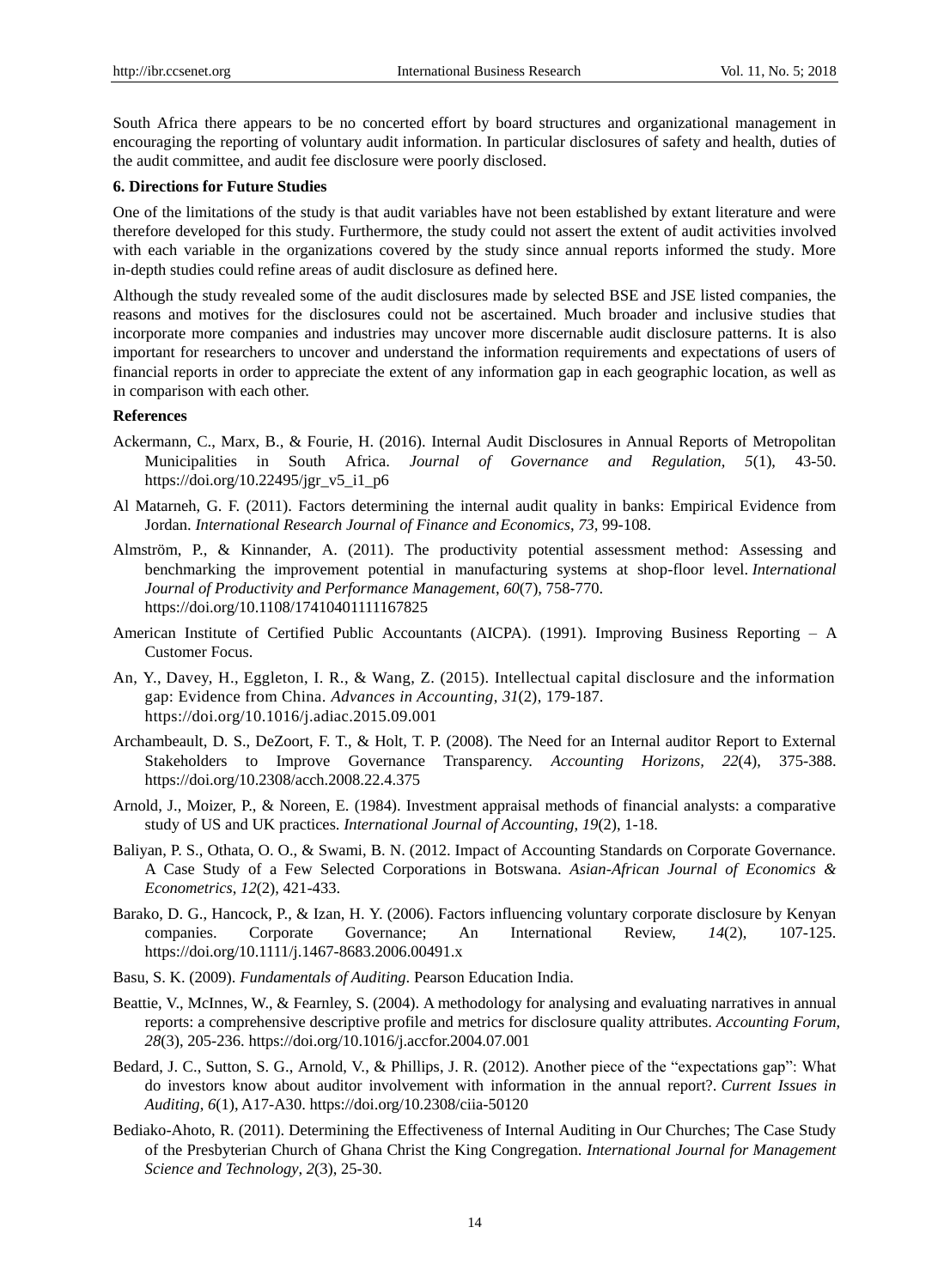- Bhattacherjee, A. (2012). Social Science Research: Principles, Methods, and Practices. Second edition. CreateSpace Independent Publishing Platform.
- Bishop, C. C., DeZoort, F. T., & Hermanson, D. R. (2016). The Effect of CEO Social Influence Pressure and CFO Accounting Experience on CFO Financial Reporting Decisions. *Auditing: A Journal of Practice & Theory*, *36*(1), 21-41. https://doi.org/10.2308/ajpt-51507
- Bosi, M. K., & Joy, M. D. (2017). Issues and Challenges of Auditing In Islamic Financial Institutions. *International Journal of Humanities and Social Science Invention, 6*(2), 15-20.
- Braam, G., & Borghans, L. (2014). Board and auditor interlocks and voluntary disclosure in annual reports. *Journal of Financial Reporting and Accounting*, *12*(2), 135-160. https://doi.org/10.1108/JFRA-11-2012-0054
- Carcello, J. V., Hermanson, D. R., & Ye, Z. (2011), Corporate governance research in accounting and auditing: insights, practice implications, and future research directions. *Auditing: A Journal of Practice & Theory*, *30*(3), 1-31. https://doi.org/10.2308/ajpt-10112
- Chandler, R. A., Edwards, J. R., & Anderson, M. (1993). Changing perceptions of the role of the company auditor, 1840-1940. *Accounting and Business Research*, *23*(92), 443-459. https://doi.org/10.1080/00014788.1993.9729890
- Chatterjee, B., Tooley, S., Fatseasa, V., & Brown, A. (2011). An analysis of the qualitative characteristics of management commentary reporting by New Zealand companies. Australian Accounting Business and Finance Journal, *5*(4), 43-64.
- Cooper, B. J., Chow, L., & Yun Wei, T. (2002). The development of auditing standards and the certified public accounting profession in China. *Managerial Auditing Journal*, *17*(7), 383-389. https://doi.org/10.1108/02686900210437480
- Das, P., Verburg, R., Verbraeck, A., & Bonebakker, L. (2018). Barriers to innovation within large financial services firms: An in-depth study into disruptive and radical innovation projects at a bank. *European Journal of Innovation Management*, *21*(1), 96-112. https://doi.org/10.1108/EJIM-03-2017-0028
- Depoers, F. (2000). A cost benefit study of voluntary disclosure: Some empirical evidence from French listed companies. *European Accounting Review*, *9*(2), 245-263. https://doi.org/10.1080/09638180050129891
- Dibia, N. O. (2015). Audit Expectations Gap and Perception of Financial Reporting*. International Journal of Managerial Studies and Research*, *3*(3), 23-31.
- Doxey, M. M. (2013). *The effect of increased audit disclosure on investors' perceptions of management, auditors,' and financial reporting: An experimental investigation*. Unpublished Doctoral dissertation. *University* of *Kentucky*, USA.
- Epstein, M. J., & Geiger, M. A. (1994). Investor Views of Audit Assurance: Recent Evidence Of The Expectation Gap. *Journal of Accountancy*, *177,* 60-66.
- Firer, C., & Meth, G. (1986). Information disclosure in annual reports in South Africa. *Omega*, *14*(5), 373-382. https://doi.org/10.1016/0305-0483(86)90078-2
- Habbash, M. (2015). Corporate governance, ownership, company structure and environmental disclosure; evidence from Saudi Arabia. *Journal of Governance and Regulation, 4*(4), 466-470. https://doi.org/10.22495/jgr\_v4\_i4\_c4\_p3
- Hassan, O. A., Giorgioni G., Romilly, P., & Power, D. M. (2012). [The information gap in corporate annual](https://scholar.google.com.vn/citations?view_op=view_citation&hl=ru&user=mBVBMVYAAAAJ&citation_for_view=mBVBMVYAAAAJ:zYLM7Y9cAGgC)  [reports: evidence from Egypt.](https://scholar.google.com.vn/citations?view_op=view_citation&hl=ru&user=mBVBMVYAAAAJ&citation_for_view=mBVBMVYAAAAJ:zYLM7Y9cAGgC) *African Journal of Accounting, Auditing and Finance*, *1*(4), 338-358. https://doi.org/10.1504/AJAAF.2012.052136
- Hooks, J., Coy, D., & Davey, H. (2002). The information gap in annual reports. *Accounting, Auditing & Accountability Journal*, *15*(4), 501-522. https://doi.org/10.1108/09513570210440577
- Humphrey, C., Loft, A., & Woods, M. (2009). The global audit profession and the international financial architecture: Understanding regulatory relationships at a time of financial crisis. *Accounting, organizations and society*, *34*(6-7), 810-825. https://doi.org/10.1016/j.aos.2009.06.003
- Josiah, J., Themba, G., & Matenge, T. M. (2016). Corporate governance in Botswana: Exploring developments and compliance. *Botswana Journal of Business*, *9*(1), 1-20.
- Kitindi, E. G., Magembe, B. A. S., & Sethibe, A. (2007). Lending decision making and financial information: the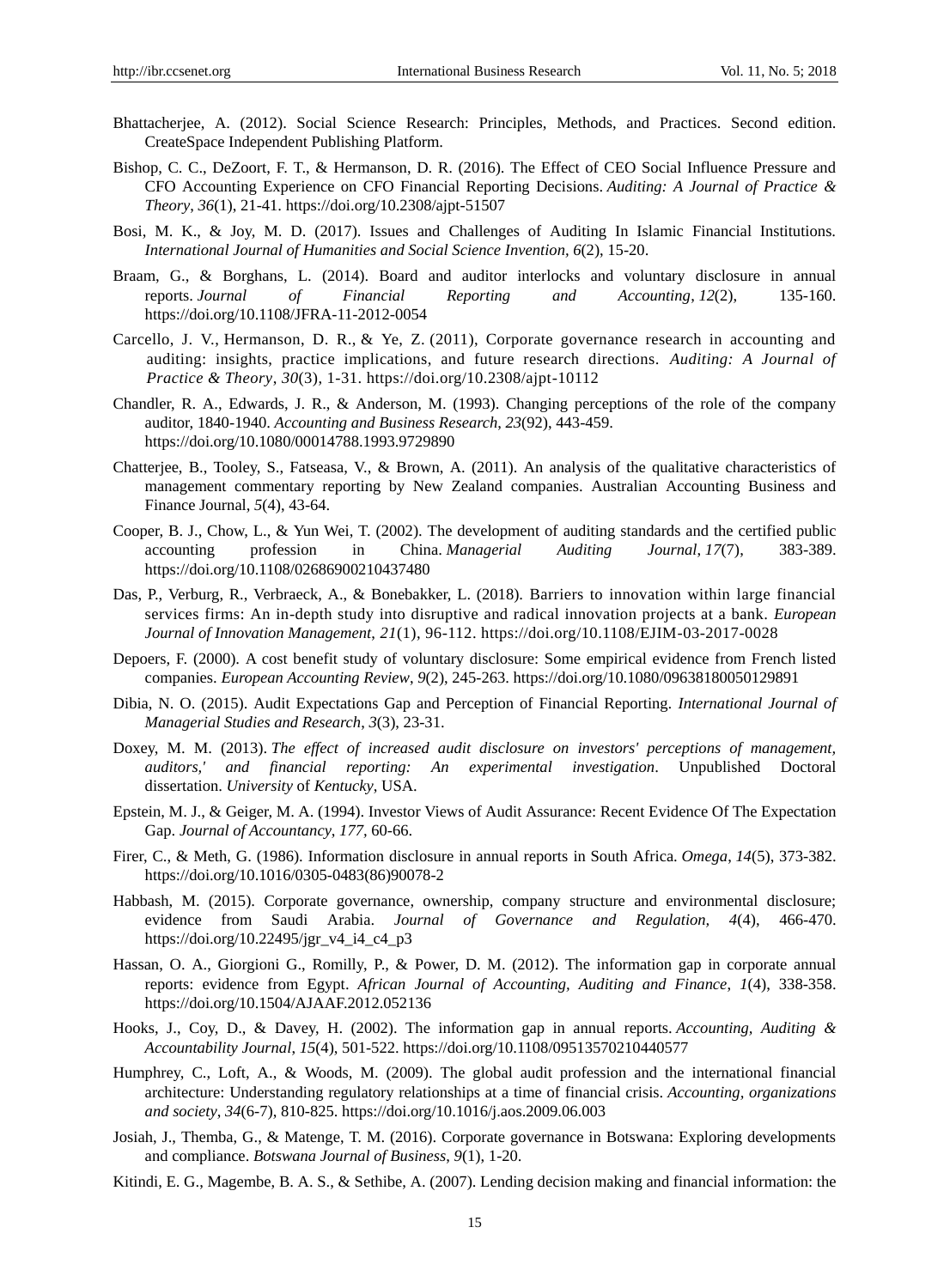usefulness of corporate annual reports to lender in Botswana. *International Journal of Applied Economics and Finance, 1*(2), 55-60. https://doi.org/10.3923/ijaef.2007.55.66

- Kiyanga, B. P. L. (2014). *Corporate disclosure quality: A comparative study of Botswana and South*  Africa. Unpublished Master's Thesis, University of South Africa.
- Kiyanga, B., Wingard, C., & Cronje, C. (2016).Sustainability Reporting Practices:a comparative study of South African and Botswana Listed Companies. *Studia Universitatis Babeṣ- Bolyai Negotia, LXI*(2), 43-66.
- Marston, C. L., & Shrives, P. J. (1991). The use of disclosure indices in accounting research: a review article. *The British Accounting Review*, *23*(3), 195-210. https://doi.org/10.1016/0890-8389(91)90080-L
- Mbekomize, C. J., & Wally-Dima, L. (2013). Social and environmental disclosure by Parastatals and companies listed on the Botswana stock exchange. *Journal of Management and Sustainability*, *3*(3), 66-75. https://doi.org/10.5539/jms.v3n3p66
- McEnroe, J. E., & Martens, S. C. (2001). Auditors' and investors' perceptions of the "expectation gap". *Accounting Horizons*, *15*(4), 345-358. https://doi.org/10.2308/acch.2001.15.4.345
- McInnes, W. M. (1994). The audit expectation gap in the Republic of South Africa. *Accounting and Business Research*, *24*(95), 282-283.
- Méndez, C. F., & García, R. A. (2007). The effects of ownership structure and board composition on the audit committee meeting frequency: Spanish evidence. *Corporate Governance: An International Review*, *15*(5), 909-922. https://doi.org/10.1111/j.1467-8683.2007.00619.x
- Mensah, S. (2003). The Essentials of an Efficient Market and Implications for Investors, Firms and Regulators UNECA Workshop on African Capital Markets Development, Johannesburg, SA. 27-29 October, *2003* .
- Mirshekary, S., & Saudagaran, S. M. (2005). Perceptions and characteristics of financial statement users in developing countries: Evidence from Iran. *Journal of International Accounting, Auditing and Taxation*, *14*(1), 33-54. https://doi.org/10.1016/j.intaccaudtax.2005.01.001
- [Mobarek,](https://link.springer.com/search?facet-creator=%22Asma+Mobarek%22) A., [& Mollah,](https://link.springer.com/search?facet-creator=%22Sabur+Mollah%22) S. (2016). *Global Stock Market Integration: Co-Movement, Crises, and Efficiency in Developed and Emerging Markets.* Palgrave, Macmillan. https://doi.org/10.1057/9781137367549
- Odera, O. (2012). Theoretical Issues in the African Stock Markets and Portfolio Performance. *Journal of Economics and International Finance*, *4*(5), 19-28.
- Phatshwane, P. M., & Mbekomize, C. J. (2017). The History and Development Of Accounting: An Emphasis On Botswana. *Botswana Journal of Business*, *10*(1), 1-37.
- Phosrichan, N., Boonlua, S., & Janjarasjit, S. (2016). Audit Review Integration Competency and Audit Success: An Empirical Investigation. *BU Academic Review*, *15*(2), 161-176.
- Pratoomsuwan, T. (2012). The effect of an audit firm's brand on security pricing. *International Journal of Emerging Markets*, *7*(4), 430-442. https://doi.org/10.1108/17468801211264333
- Rezaee, Z., Olibe, K. O., & Minmier, G. (2003). Improving corporate governance: The role of audit committee disclosures. *Managerial Auditing Journal*, *18*(6/7), 530-537. https://doi.org/10.1108/02686900310482669
- Robson, L. S., Macdonald, S., Gray, G. C., Van Eerd, D. L., & Bigelow, P. L. (2012). A descriptive study of the OHS management auditing methods used by public sector organizations conducting audits of workplaces: Implications for audit reliability and validity. *Safety science, 50*(2), 181-189. https://doi.org/10.1016/j.ssci.2011.08.006
- Saha, A. K., & Arifuzzaman, S. M. (2011). Management Disclosures on Internal Control in Annual Reports-A Study on Banking Sector: Bangladesh Perspective. *International Journal of Economics and Finance*, *3*(5), 216-222. https://doi.org/10.5539/ijef.v3n5p216
- Soh, D. S., & Martinov-Bennie, N. (2011). The internal audit function: Perceptions of internal audit roles, effectiveness and evaluation. *Managerial Auditing Journal*, *26*(7), 605-622. https://doi.org/10.1108/02686901111151332
- Staciokas, R., & Rupsys, R. (2005). Internal audit and its role in organizational government. *Management of Organizations: Systematic Research*, *33*, 169-180.
- Tregidga, H., Milne, M., & Lehman, G. (2012). Analyzing the quality, meaning and accountability of organizational reporting and communication: Directions for future research. *Accounting Forum*, *36*(3), 223-230. https://doi.org/10.1016/j.accfor.2012.07.001